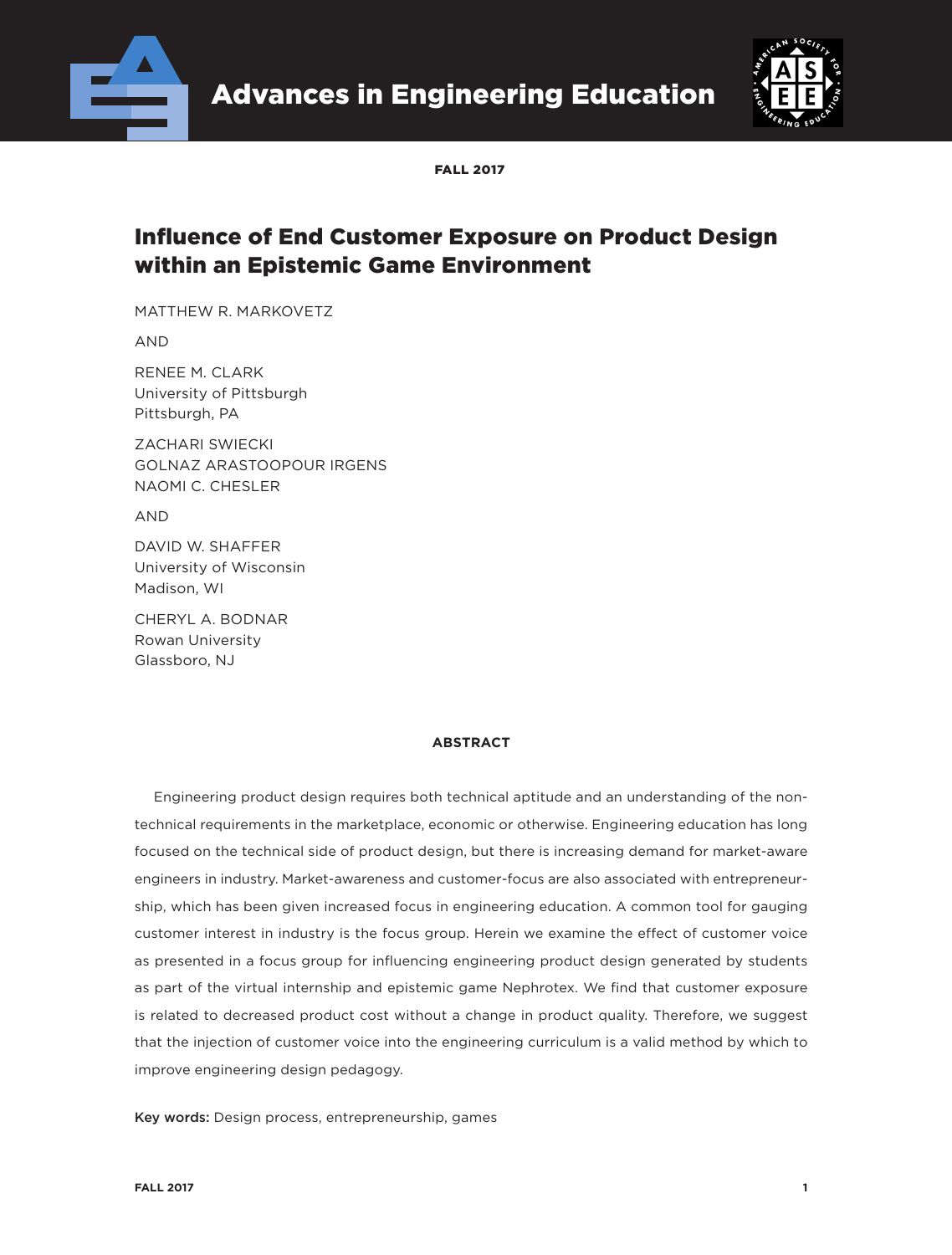

#### **INTRODUCTION**

Success following graduation now requires more than just technical savvy from engineering students (Byers et al., 2013). Adaptability, effective teamwork, creativity, and recognition of current market-based needs and future opportunities are requisite skills in the repertoire of an engineering graduate (Bodnar, Clark, and Besterfield-Sacre, 2015). Though the definition of an entrepreneurial mindset varies to some extent, each of these traits has been identified as an element of such a mindset. Regardless of definition, much focus is being directed toward instilling an entrepreneurial mindset in engineering students (Taks et al., 2014, Byers et al., 2013, Bodnar et al., 2015, Rogy et al., 2014, Schar et al., 2014). Companies require innovative thought, personal initiative, and market awareness from the incoming workforce to stay competitive (Litzinger et al., 2011). And those seeking to venture into new markets require similar personal traits (Kriewall and Mekemson, 2010). Indeed, it is imperative that the entrepreneurial mindset be fostered in the engineering classroom (Ortiz-Medina et al., 2014) for either entrepreneurial or "intrapreneurial" (i.e. the entrepreneurial tendencies of an employee within a company that they do not own) purposes (Damon and Lerner, 2008, Antoncic and Hisrich, 2003). For this reason, it is crucial to gain an understanding of how different pedagogical methods can further the development of an entrepreneurial mindset in students while still in the college environment. Byers et al*.* (2013) suggest encouraging creativity, flexibility, and technical acumen to foster entrepreneurial tendencies, whereas Kriewall and Mekemson (2010) suggest that acquaintance with business principles including meeting customer needs is essential to developing entrepreneurial engineers. Bodnar, Clark, and Besterfield-Sacre (2015) through a literature review were able to capture an engineering-specific definition of entrepreneurial mindset. Particular to this definition is the notion that engineers must also account for technical aspects in addition to market demands. In the present work, we focus on a method of increasing awareness of customer needs at an early stage of engineering education. By implementing a focus group within a virtual internship for sophomore engineering students we seek to gauge whether exposure to end-customers within the early stages of the design process yields a quantitative change in the final design specifications in terms of product performance in the marketplace and/or quality.

The field of entrepreneurship education, specifically in engineering, is relatively young (Ortiz-Medina et al., 2014, Taks et al., 2014). However, much focus has been given to understanding the customer voice since Akao (2004) first opened the door to that concept nearly 50 years ago (Akao and King, 1990, Woodruff, 1997, Pahl et al., 2013). Producing a technically sound design that meets customer needs is one of the great challenges of engineering product design. Lin and colleagues (2008) have stated, "Understanding customer voice and enhancing design characteristics which meet customer requirements and thus increase product competitiveness are the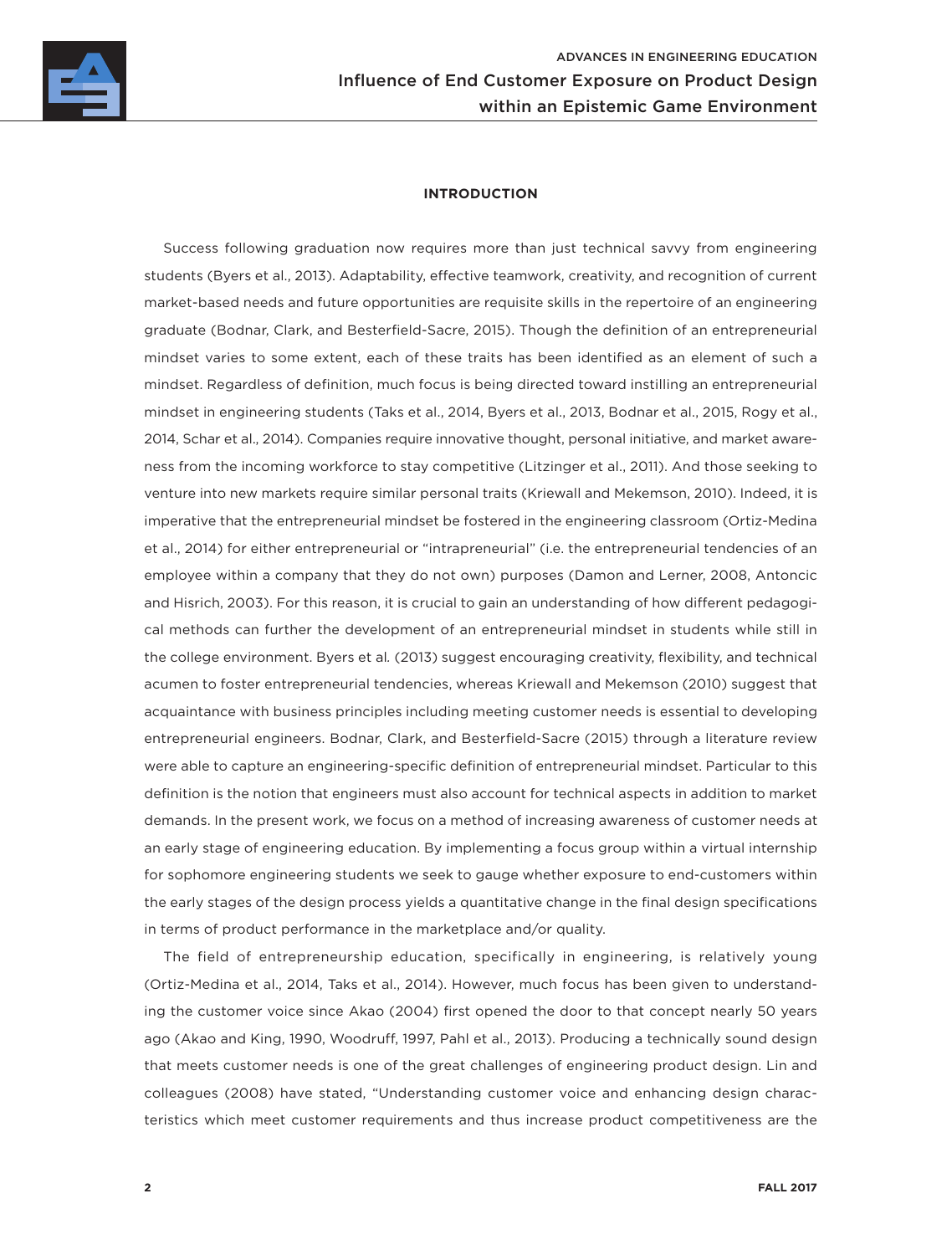

challenges for designers." Furthermore, it must be understood that the map between a potential user's mental model and the designer's concept have to match in order for quality design to occur (Norman, 1988). The ability to meet this challenge, when fostered in engineering undergraduates, will contribute to a technically savvy engineering workforce with a higher potential for creative and entrepreneurial design, per the definition of Rae (2003). Meeting this challenge requires creative and critical thought and adaptability to the ever-changing needs of the customer base, which are essential components of the entrepreneurial mindset (Gibb 2002, 2010). Therefore, we posit that teaching customer-focused design is necessary for developing entrepreneurial tendencies within the minds of engineering students.

The challenge, then, is understanding how to effectively instill a customer focus in engineering students, a task that requires knowledge of how engineers learn. As it stands, engineering students in our colleges today do not relate well to traditional engineering pedagogy, such as the direct transmission model, which has remained the norm for the past few centuries (Freeman et al., 2014). The current generation of students is looking for a curriculum and educational approach that uses advanced classroom technology and active learning to engage them in the learning process (Freeman et al., 2014, Mina and Gerdes, 2006). A novel approach that can be used to engage students in the engineering product design process in a professional context is the engineering epistemic game (Hatfield and Shaffer, 2006, Svarovsky and Shaffer, 2007).

Epistemic games are founded on epistemic frame theory (Shaffer, 2004). This theory posits that the formation of "communities of practice" - groups of practitioners with similar problem-solving styles - is essential for learning to solve the most challenging problems in a discipline (Chesler et al., 2013, Shaffer, 2004). Moreover, the concept that every community of practice has its own culture with unique skills, knowledge, values, identity, and epistemology that constitute its epistemic frame is the basis of the "epistemic frame hypothesis" (Chesler et al., 2013, Rohde and Shaffer, 2003, Shaffer, 2006).

Epistemic games are simulations that allow students to act as practitioners in a simulated real-world environment while gathering data on students' development as practitioners within a given epistemic frame (Chesler et al., 2013). In engineering epistemic games, students role play as interns for a virtual company and are tasked with a real-world design problem to engage them in the engineering design process. Within the engineering epistemic game Nephrotex (Chesler et al., 2013), students are tasked with designing a dialysis membrane for therapeutic blood ultrafiltration. The design process involves the participation of multiple students (i.e., design teammates) and a design mentor as students progress through design activities. These activities occur in stages referred to as "rooms" in which the students play through a specific task. The interns are advised by virtual employees in the company's research and development team (either simulated or played by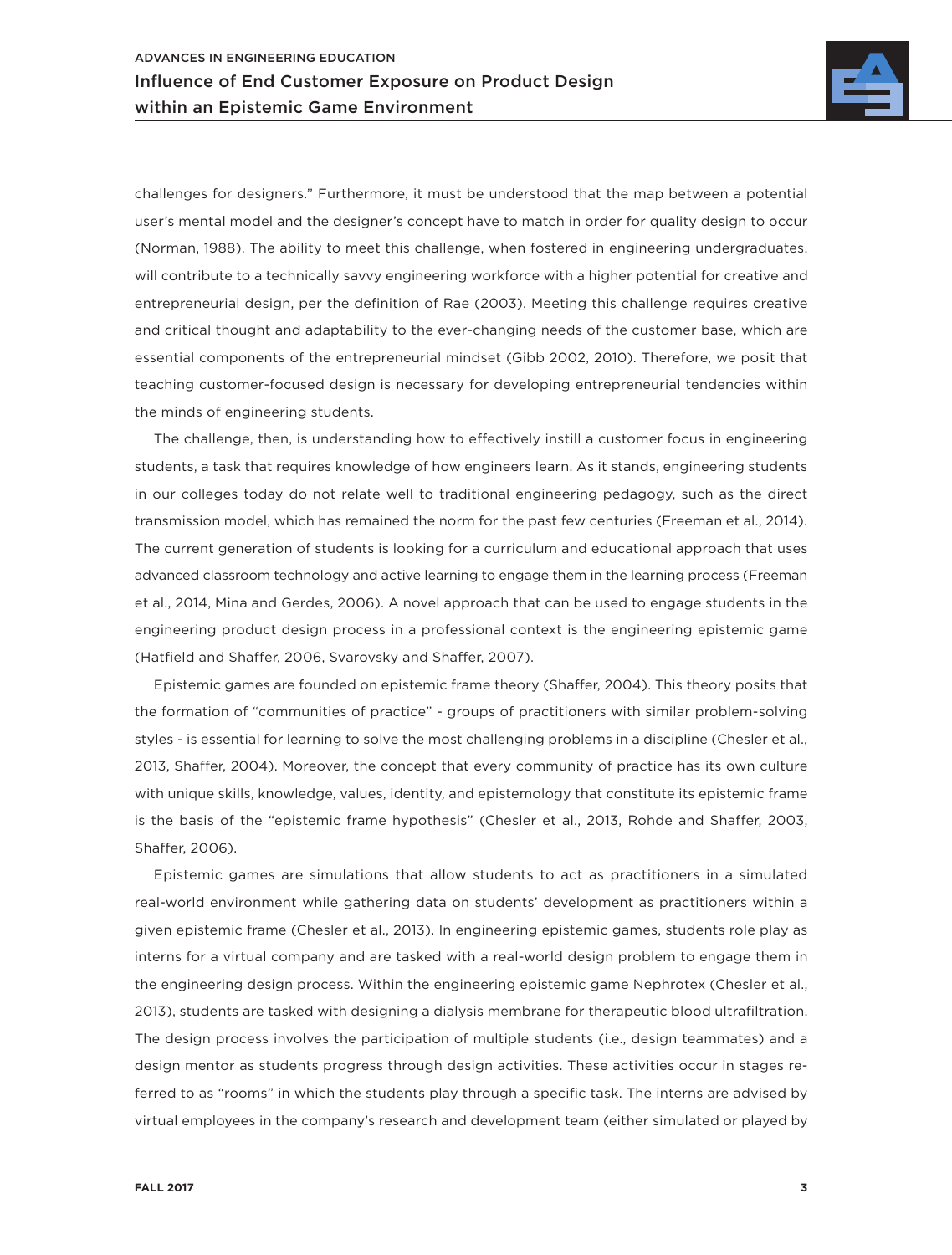

student volunteers) during each of these activities. The internship and product design culminate in the selection of a final design, written justification for the selection of that design, and an oral or poster presentation of the design to other teams and the course instructor.

The implementation of Nephrotex has been shown to increase student engagement (Chesler et al., 2013) and positively impact the intent of women in first-year engineering programs to persist in an engineering discipline (Arastoopour, et al., 2013). Its utility in fostering entrepreneurial mindset and encouraging customer-focused design was previously investigated (Rogy et al., 2014). Taking this further, we evaluate in this work the effect of the implementation of a focus group within Nephrotex for its possible effects on final product performance with an emphasis on end customer desired attributes. Customers can add their voice to the design process through the focus group, one of the most widely employed tools in market analysis (Langford and McDonagh, 2003). In the context of epistemic game research, the focus group also provides a controlled environment in which to probe initial student interest in terms of focus group participant selection from a pool of customer types and ultimate student response to both internal and external stakeholder requests. We find that even though students may not specifically focus on reducing cost to meet customer needs, decreased final product cost is associated with the exposure to external stakeholders in the focus group.

#### **Research Questions**

The following three research questions were investigated through this study:

- 1. Is there a direct relationship between information sought by students relevant to final design specifications during an external customer focus group and the attributes of the final design in the virtual internship Nephrotex?
- 2. Does the incorporation of an external customer focus group within Nephrotex influence any specific attribute of the final designs generated by student groups?
- 3. Does the incorporation of an external customer focus group within Nephrotex raise or lower the overall quality of student designs?

#### **METHODS**

#### **Study Design**

Nephrotex was implemented at the University of Pittsburgh in two sections of a required Sophomore-level Chemical Engineering course during the spring semester of 2014. One section had a version of Nephrotex that incorporated two additional activities pertaining to a focus group that provided those students with external stakeholder (i.e. end-customer) insight. The Nephrotex game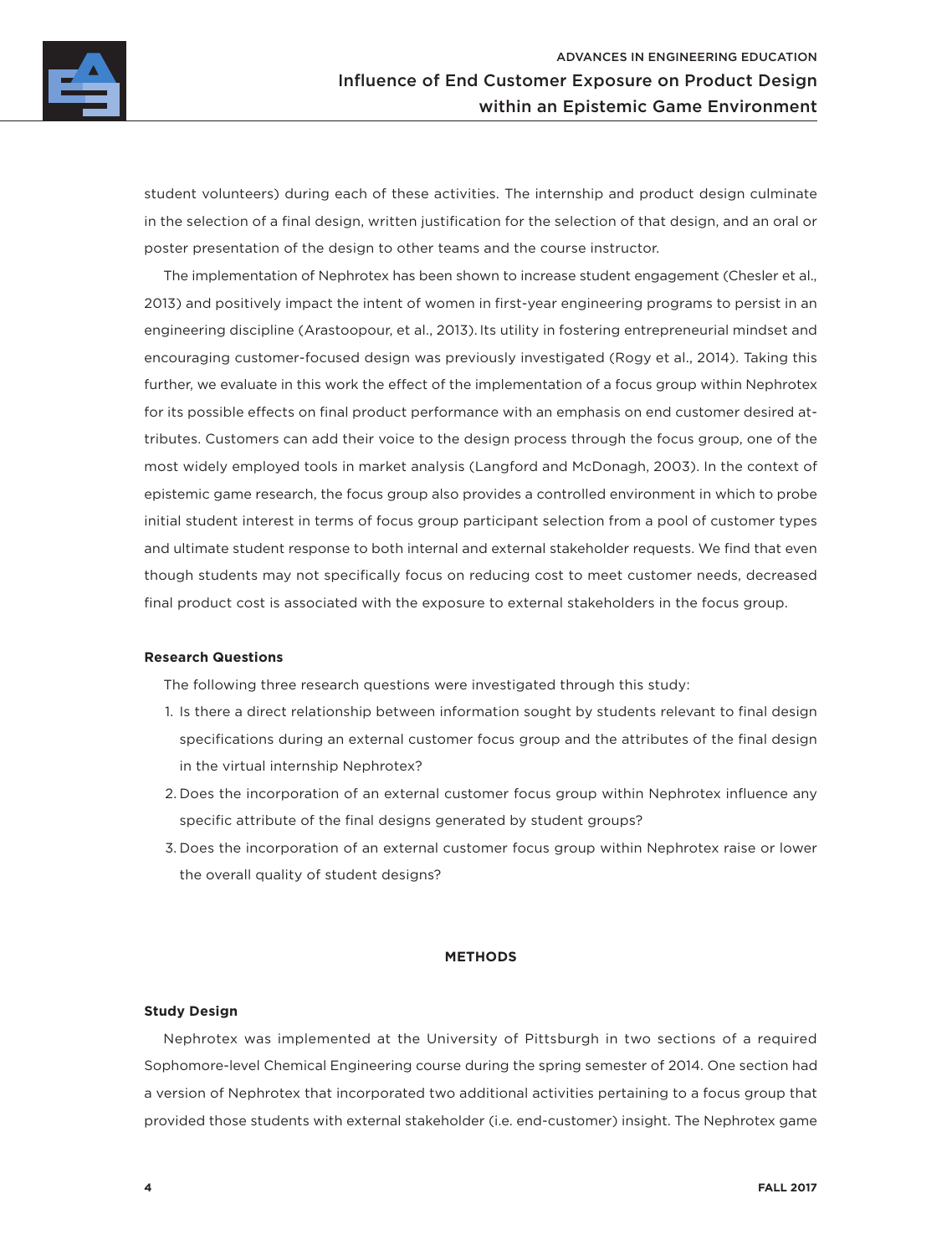

allows for the customization of four components of each membrane design: membrane polymer, polymerization process, processing surfactant, and carbon nanotube percentage (see Chesler *et al.*  (2013), Figure 3 for a complete description of the design space). The selections made for each of these four components are taken as inputs to the design process, and the resulting outputs are five quantified metrics of design performance: marketability (in anticipated units sold), cost (in \$), and three technical metrics - flux ( $m^3/m^2$ /day), blood cell reactivity (BCR, ng/mL), and reliability (hours). These output values for each final design were compared between the focus group (FG) and non-focus group (NFG) sections. Cost was considered to be a non-technical attribute, and marketability was considered as both technical and non-technical because economic and ergonomic considerations are vital for the production of a marketable product.

Each section had 57 students enrolled. Lecture periods for the course utilized both direct transmission and active learning methods. The Nephrotex virtual internship took place over the course of 10 consecutive weeks in a 15-week semester. Play-through of the virtual internship occurred during the scheduled class period for one hour per week where students were assigned to one of 10 teams composed of either 5 or 6 students. Tasks assigned to the students within the internship that were not completed in the allotted time were completed outside of classroom hours. The internship culminated in the presentation of each student-group's final membrane design in poster format. Proper human subjects approval was obtained prior to the conduct of this study.

#### **Assessment of Final Membrane Designs**

Assessments were made on the performance metrics of each final design according to the design of the Nephrotex software, and comparisons were made between those of the section with the added focus group and the non-focus group section, referred to as FG and NFG, respectively.

We also assessed the quality of the final design relative to thresholds for each of the five output categories based on the framework developed by Arastoopour and colleagues (Arastoopour et al., 2015). Four graduated thresholds per output were used. These were described to the students in uniform detail as either suggested or required performance levels according to requests from internal Nephrotex "employees," henceforth referred to as "internal consultants." The designs were given a point for each threshold - minimum, medium low, medium high, and maximum - with minimum receiving one point and maximum receiving four points. Thus, a "perfect" design that met the maximum threshold (given in Table 1) in every output category would receive a 20 point quality score. However, the maximum possible score for any actual design in the design space was 18 due to design space constraints. Students were unaware of this quality framework during the design process, so while design requests were made by the internal consultants, the design process by which they arrived at a final design was open-ended.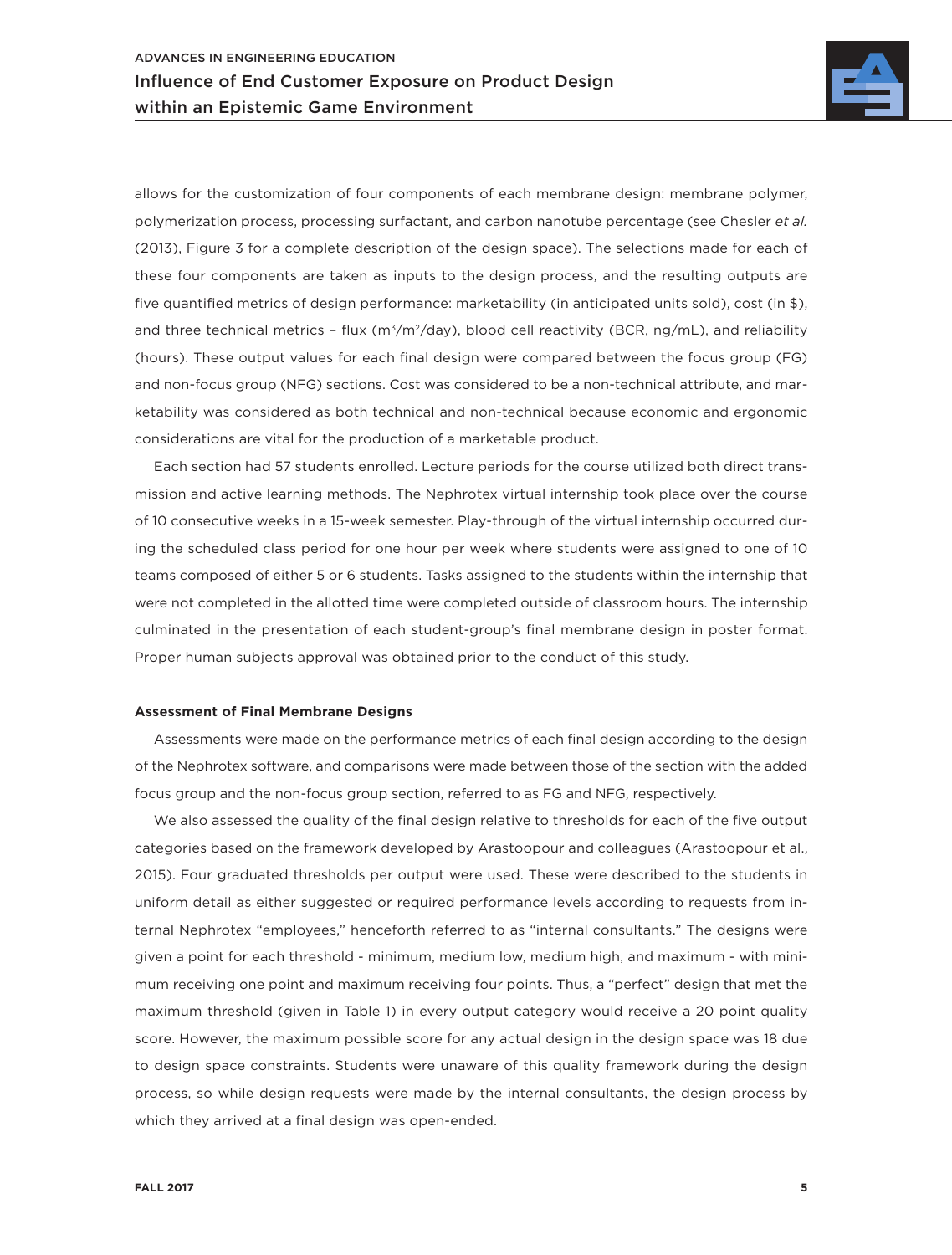

| <b>Threshold</b> |     | <b>BCR</b> Flux | Cost<br>$\left( \text{\$}\right)$ | <b>Marketability</b><br>(Units) | <b>Reliability</b><br>(hr) |
|------------------|-----|-----------------|-----------------------------------|---------------------------------|----------------------------|
| Minimum          | 110 | 10              | 165                               | 250,000                         | 1.5                        |
| Medium low       | 90  | 12              | 150                               | 350,000                         | 3                          |
| Medium high      | 55  | 13.5            | 100                               | 550,000                         | 4.7                        |
| Maximum          | 45  | 16              | 75                                | 650,000                         | 5.5                        |

#### **Design of Focus Group**

The focus group was implemented to determine whether design input from stakeholders external to Nephrotex could be mapped to a resulting design output. To that end, the focus group was designed to work in concert with the existing play-through structure of the internship to ensure an otherwise equivalent (in terms of information conveyed and time required) gameplay experience for both sections. The focus group "room" of play was designed to elicit input from five simulated external stakeholders otherwise referred to as end customers for the product: a dialysis patient, a nephrologist, a hospital administrator, a Medicare assistant, and an industry thought leader. The questions that students could ask of each stakeholder and the subsequent stakeholder responses were pre-established within the game framework by the authors of this work. These questions and responses were sent to a practicing nephrologist independent of this work for review. The full set of questions and answers available to students in the focus group section is provided in Appendix A.

Students in the FG section were told to select two of the five external stakeholders (i.e., end customers) to participate in their focus group and were allowed to strategize prior to the focus group within their team as to who and what questions would be best to ask. They were then allowed to ask each stakeholder three questions from a bank of ten about their opinion relating to the design of dialysis membranes (see Figure 1). Students discussed the focus group responses to question findings with their team members. At the completion of the virtual internship, we sorted all the questions that students asked of external customers into the performance relevant categories (i.e., BCR,

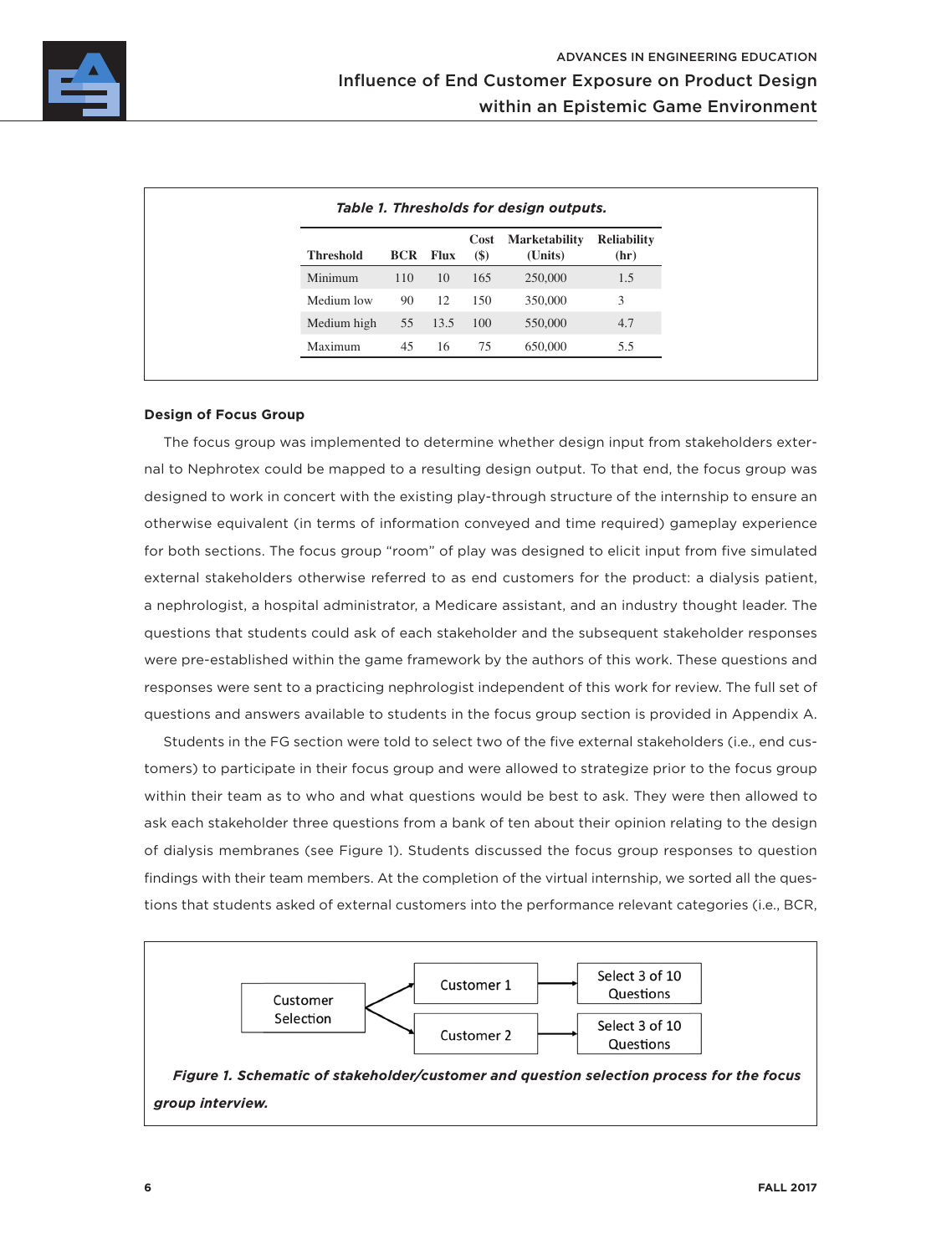

reliability, flux and cost). Marketability was excluded from this analysis due to its inherent crossover into both the technical and economic aspects of design.

#### **Statistical Analysis**

Statistical analyses were performed in Matlab (© 2013 The MathWorks Inc., Natick, MA) using either the *ttest* (a Student's or matched t-test), *ranksum* (Wilcoxon rank-sum), or *corr* (determination of either the Spearman or Pearson correlation statistic) functions, using an alpha level of 0.05 for statistical significance in all cases. Due to small sample sizes, we used both the Pearson and Spearman correlation coefficients as well as the t-test and Wilcoxon rank-sum test.

#### **RESULTS**

In this section, we present our results relating to customer input in the virtual internship Nephrotex based upon each of our research questions.

## *RQ1: Is there a direct relationship between information relevant to final design specifications obtained from an external customer focus group and the attributes of the final design in the virtual internship Nephrotex?*

Figure 2 shows the box-plot of the number of questions asked by each student group pertaining to each output parameter. Students asked more cost-related questions than other question-types with some overlap in the upper tail of both the flux and BCR categories.

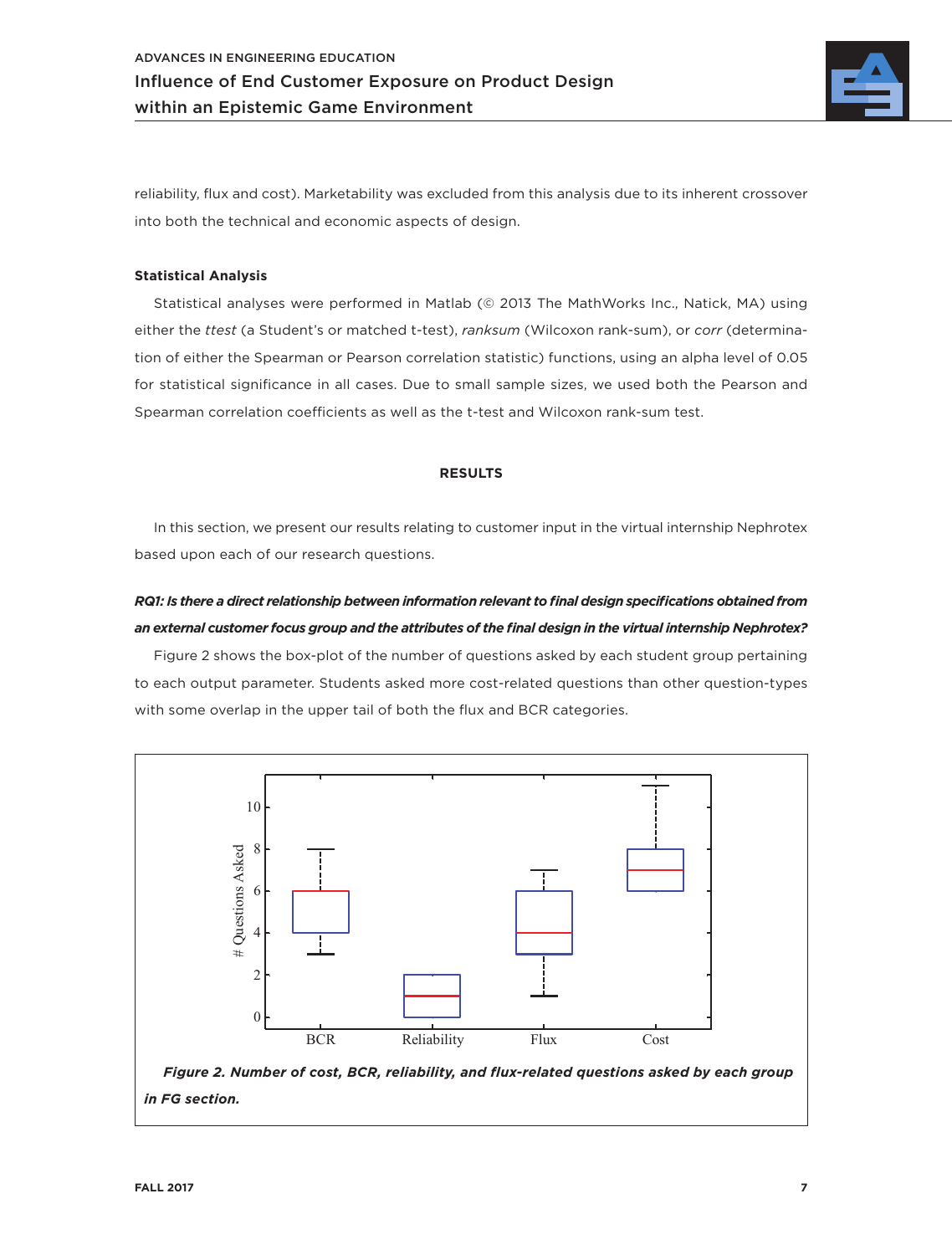

|                     |                                                |  |  | Table 2. Correlations for each of the four metrics of the final design versus the number |
|---------------------|------------------------------------------------|--|--|------------------------------------------------------------------------------------------|
| of questions asked. |                                                |  |  |                                                                                          |
|                     | Value vs. #Questions BCR Reliability Flux Cost |  |  |                                                                                          |

| value vs. #Ouestions BCR Reliability |        |        | - FIUX | – COSL |
|--------------------------------------|--------|--------|--------|--------|
| $\mathbb{R}^2$                       | 0.0402 | 0.0192 | 0.0281 | 0.0039 |
| p-value (Pearson)                    | 0.579  | 0.703  | 0.643  | 0.863  |
| p-value (Spearman)                   | 0.553  | 0.621  | 0.794  | 0.788  |

Additionally, averaging the number of questions asked in each category over all the groups demonstrated that students ask significantly more cost-related questions versus any one technical-related question (p<0.05). This may indicate that cost was a highly-valued metric in the minds of students.

To determine if apparent interest had a direct relationship to design output values, we investigated the relationship between questions asked during the focus group and achievement/performance on the final design. We calculated correlation coefficients between the number of questions asked per metric and the corresponding final design metric (e.g. BCR) value. These results are given in Table 2 and showed no significant correlations. This indicates that there was no correlation between the number of questions asked for any of the metrics and their associated performance level in the final team design.

## *RQ2: Does the incorporation of an external customer focus group within Nephrotex influence any specific attribute of the final designs generated by student groups?*

Adding the data from the NFG section to our analysis and comparing final design metrics, including marketability, between the NFG and FG sections allowed us to investigate whether the external customer focus group within the Nephrotex virtual internship influenced any specific attribute of the final designs generated by the student groups, such as reliability or flux. The results of this comparison are given in Table 3.

We determined that the cost of the final design was significantly less in the section with the focus group even after adjusting for multiple comparisons using Bonferroni's correction, and was the only metric that demonstrated any significant difference (p<0.05/5). In terms of effect sizes, there was

|           | <b>Marketability</b> |               | Cost |       | <b>Reliability</b> |       | <b>Flux</b> |       | <b>BCR</b> |       |  |
|-----------|----------------------|---------------|------|-------|--------------------|-------|-------------|-------|------------|-------|--|
|           | <b>NFG</b>           | FG.           | NFG. | FG    | NFG                | FG    | NFG         | FG    | NFG.       | FG    |  |
| average   | 7.50E+05             | $6.40E + 05$  | 135  | 114   | 10.7               | 9.7   | 15.6        | 16    | 42.2       | 47.77 |  |
| std. dev. | $1.35E + 0.5$        | $2.37E + 0.5$ | 10.8 | 15.1  | 2.5                | 1.7   | 1.3         | 1.4   | 16.1       | 14.1  |  |
| p-value   |                      | 0.222         |      | 0.002 |                    | 0.305 |             | 0.526 |            | 0.421 |  |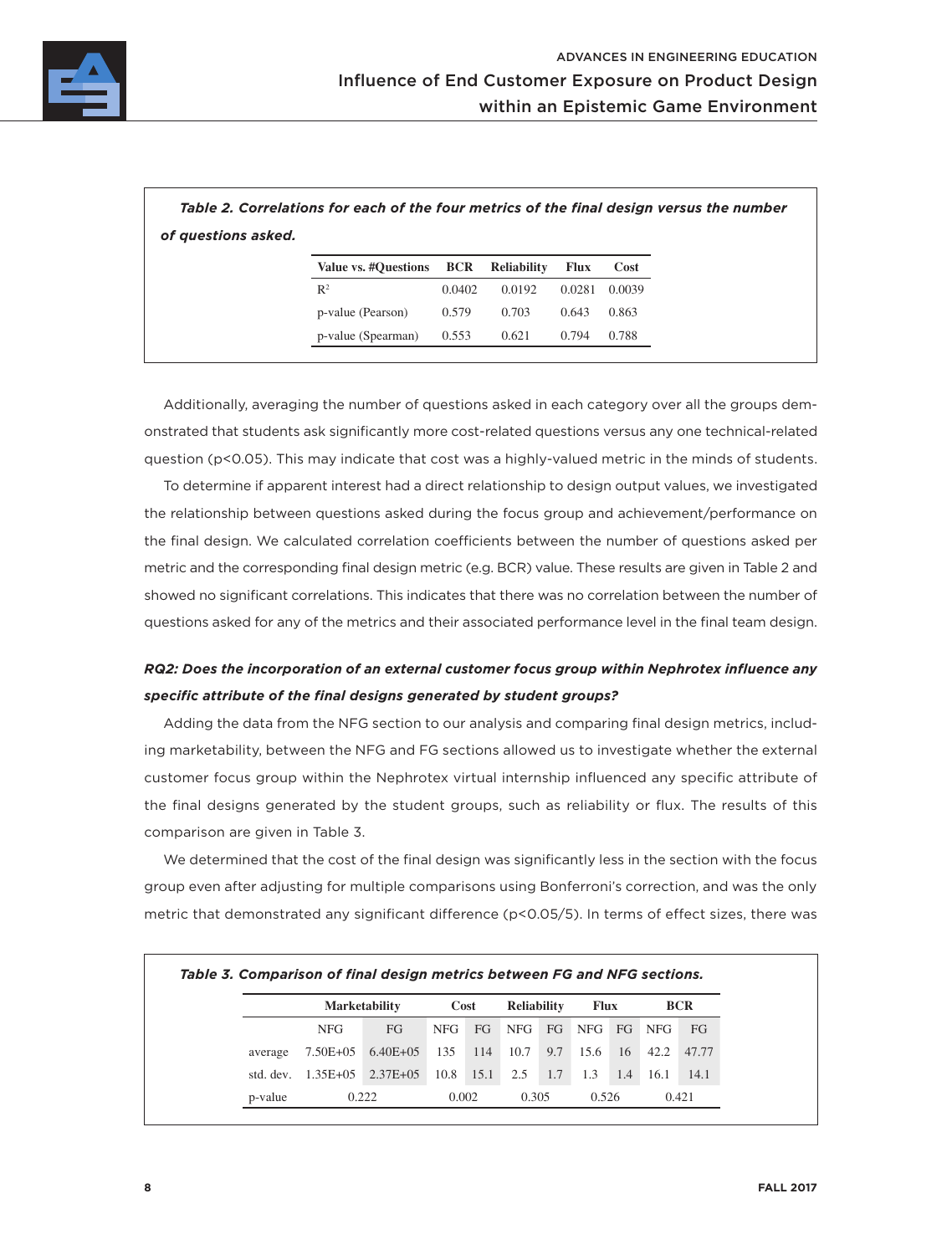

a large decrease in marketability due to the focus group (Cohen's d = 1.15), but the impact on cost was even larger (d = 2.45) (Sullivan and Fein, 2012).

### *RQ3: Does the incorporation of an external customer focus group within Nephrotex raise or lower the overall quality of student designs?*

We calculated an overall quality score as described in the Methods by summing the number of stakeholder thresholds met for each design. The resulting score had a possible range from 0 to 18. Across all groups who produced devices, the mean overall quality score was 14.95, with a minimum of 13 and maximum of 17.

An independent samples t-test showed no significant difference ( $p > 0.277$ , t( $28$ ) = -1.415) in overall quality scores for devices chosen by the FG section (mean = 15.3, SD = 1.77) versus the NFG section  $(mean = 14.6, SD = 0.84)$ .

#### **DISCUSSION**

These results suggest the following:

There was not a direct relationship between questions asked in the focus group and students' priorities in device design, where priority was established according to the quantitative value of a given aspect of the final design. That is, students did not focus more on the outcomes that they asked more questions about. However, they did ask about cost more than any other issue.

Teams that were exposed to a focus group made lower cost devices than those that were not. Since there was no correlation between student interest and value of device design criteria, it may be that exposing students to customer voice is responsible, at least in part, for this difference.

The quality of devices was not different when comparing focus group and non-focus group teams. Thus, we found that on average, students in both sections produced equally viable designs. Given the decreased cost of designs by focus group teams, and that decreased cost meets a consumer need, the focus group may have achieved these ends by increased attunement to customer voice. Therefore, the exposure of students to customer needs via a focus group may improve the design process by preserving design quality while decreasing cost.

Our results thus preliminarily show that customer exposure through a focus group can encourage a high-quality, lower-cost design within an epistemic game environment. This result has implications for structuring engineering pedagogy to develop the entrepreneurial mindset of students at an early stage of education. As Pahl and colleagues (2013) noted, "The market price and operating costs are the most important criteria for a customer when selecting between competing products and processes." Thus, the lower cost associated with the designs in the focus group section suggests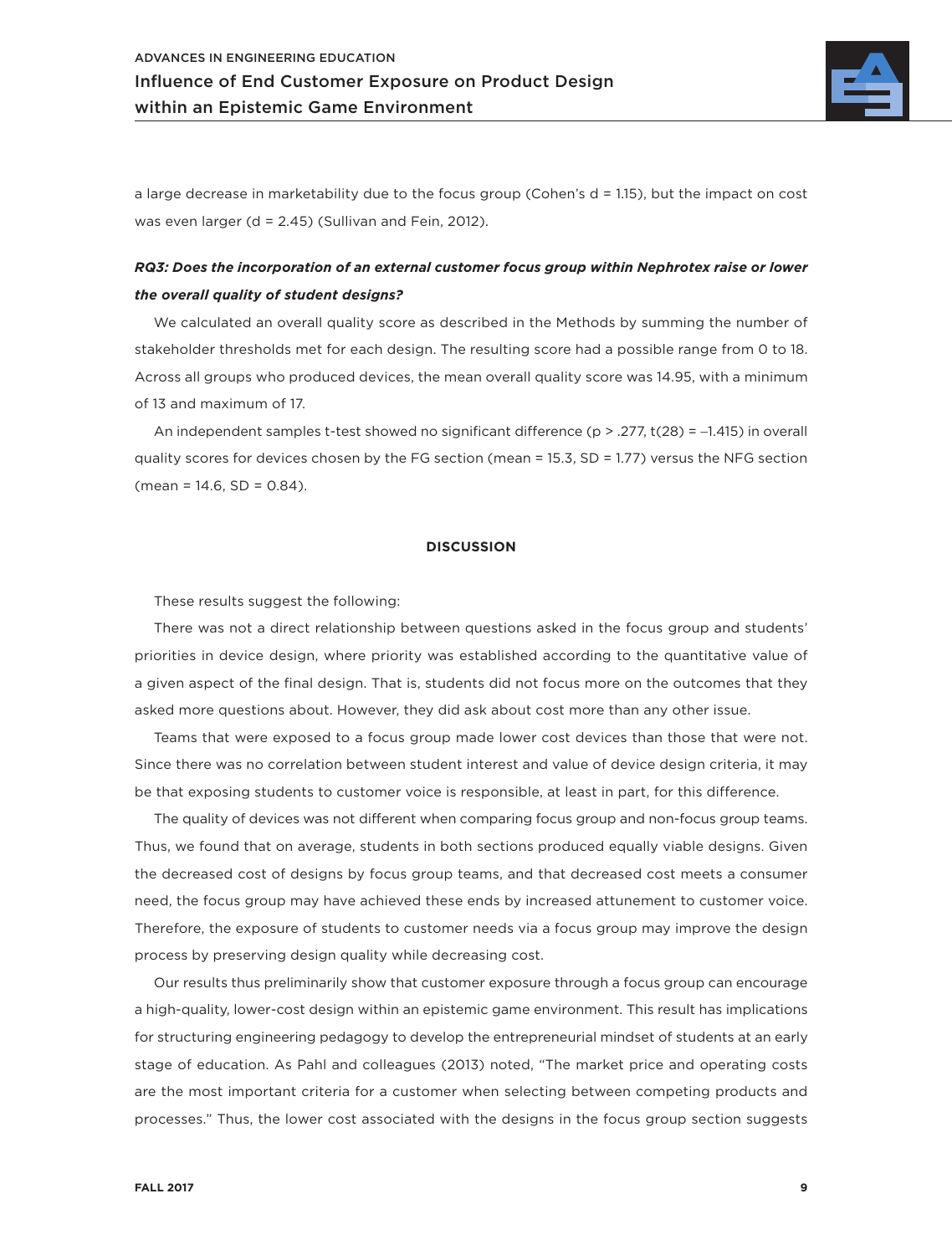

that simulating interactions with external stakeholders in an educational context may help with encouraging the development of an entrepreneurial mindset. The prospect of enhancing an aspect of entrepreneurial mindset through the incorporation of end customer exposure within design experiences in the classroom is important for the future if we are to attain our goals of creating more entrepreneurially minded engineers.

#### **Study Limitations**

Unfortunately, the class-size of each section was small with only 57 students each. Since the students worked in teams to complete Nephrotex, our statistical analyses could only be based on a sample size of ten teams per section. However, we employed both parametric and non-parametric statistical analyses in this work, and their results were in general agreement.

Another limitation to this work relates to the pre-constructed questions and responses built into the focus group design. The space from which students could draw questions relevant to their design was constrained in a manner that may not be reflective of what they might ask in a true industrial setting. This could be remedied by an open question format; however, this is difficult to regulate within an epistemic game environment. It would be possible to further determine student valuation of the design metrics through qualitative analysis of the notebook logs students maintained during these activities. This work is currently underway and should serve as useful feedback for future iterations of the customer focus group design as well as additional insight into the students' design processes.

#### **CONCLUSIONS**

We have demonstrated that while students who participate as interviewers in a customer focus group show interest in both the technical and cost attributes of a product design, there is at this preliminary stage no evidence of a direct relationship between their interest level and the performance of the design in various areas, including cost and reliability, possibly because students may not ask about matters in which they already have a knowledge-base, a hypothesis that we intend to examine qualitatively in future work. However, students in the focus group section produced final designs that were less expensive than the designs produced in the section without a focus group. Based on this, exposing design students to end customer input processes may yield increased awareness towards customer needs, including cost. It appears this does not sacrifice the technical performance of the final product based on our analysis. This suggests the need for including elements or activities leading to increased customer focus within the design process while not sacrificing on design quality, both of which may help develop amongst students' traits inherent to an entrepreneurial mindset.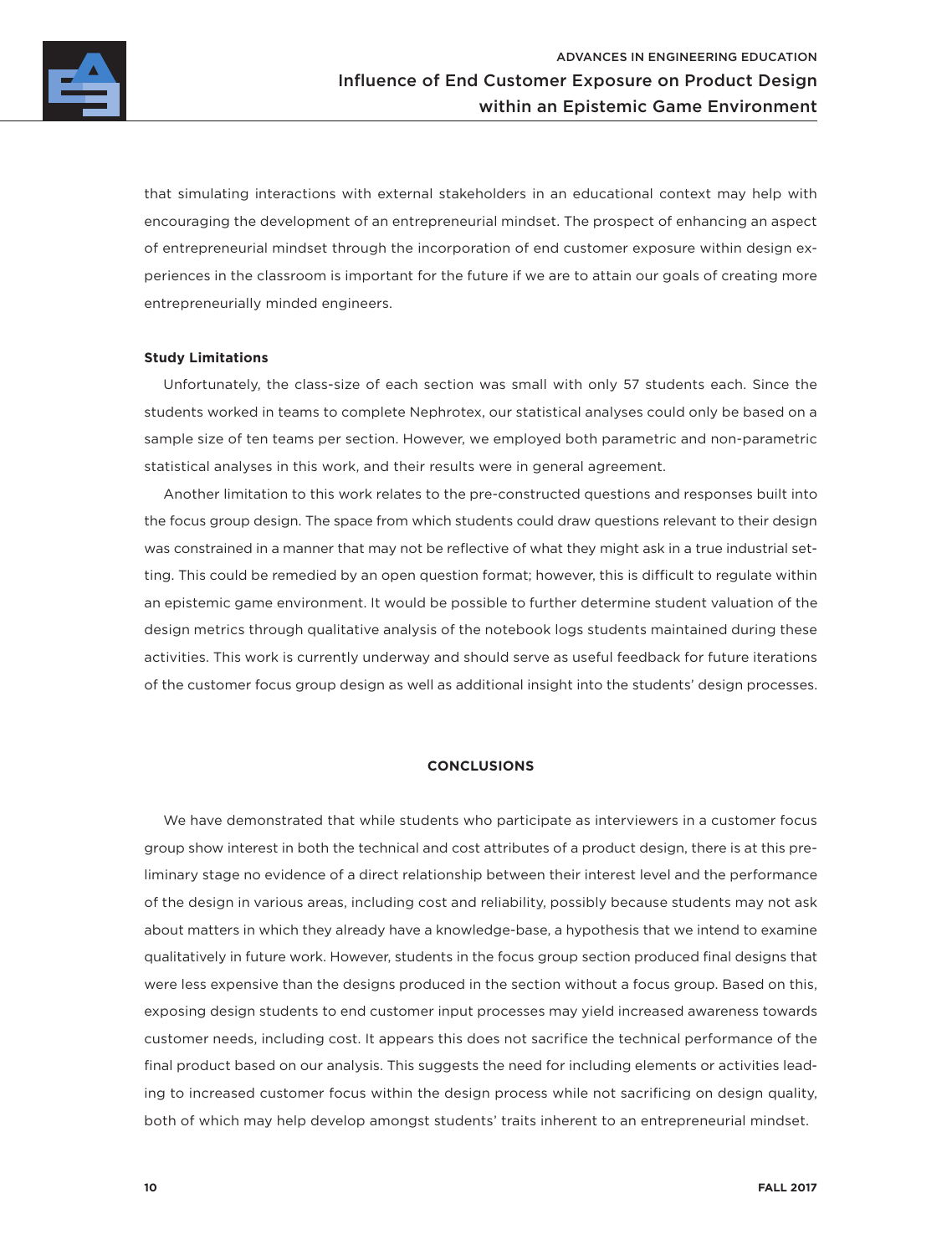

#### **ACKNOWLEDGEMENTS**

The authors thank Andrew Glowacki, Timothy Knab, Andrew Kozbial, Jason Lee, and Melissa Lash from the University of Pittsburgh for their role as virtual design advisors for the classes studied herein. The work performed was supported by a University of Pittsburgh Innovation in Education grant as well as an NSF Research Initiation Grant in Engineering Education (RIGEE EEC#1340426), for which the authors are also grateful.

#### **REFERENCES**

Akao, Y. (2004). *Quality function deployment*. New York, NY: Productivity Press.

Akao, Y., & King, B. (1990). *Quality function deployment: integrating customer requirements into product design*. Vol. 21. Cambridge, MA: Productivity Press.

Antoncic, B., & Hisrich, R. D. (2003). Clarifying the intrapreneurship concept. *Journal of Small Business and Enterprise Development*, 10(1), 7–24. doi:10.1108/14626000310461187

Arastoopour, G., Chesler, N., D'Angelo, C.M., Opgenorth, J., Reardan, C., Haggerty, N., Lepak, C., & Shaffer, D.W. (2013). Epistemic persistence: A simulation-based approach for increasing women in engineering. *Proceedings of the Conference of the American Educational Research Association.* American Educational Research Association.

Arastoopour, G., Swiecki, Z., Chesler, N.C., & Shaffer, D.W. (2015). Epistemic Network Analysis as a Tool for Engineering Design Assessment. Paper presented at the American Society for Engineering Education. Seattle, WA.

Bodnar, C., Clark, R., Besterfield-Sacre, M. (2015). Lessons learned through sequential offerings of an innovation and entrepreneurship boot camp for sophomore engineering students. *The Journal of Engineering Entrepreneurship*. 6(5), 52–67.

Byers, T., Seelig, T., Sheppard, S., & Weilerstein, P. (2013). Entrepreneurship: Its role in engineering education. *National Academy of Engineering The Bridge: Linking Engineering and Society, (Summer)*, 35–40.

Chesler, N., Arastoopour, G., D'Angelo, C.M., Bagley, E., & Shaffer, D.W. (2013). Design of a professional practice simulator for educating and motivating first-year engineering students. *Advances in Engineering Education* 3(3), 1–29.

Damon, W., & Lerner, R. M. (2008). *Entrepreneurship across the life span: A developmental analysis and review of key findings*. Kansas City, MO: Kauffman Foundation.

Freeman, S., Eddy, S.L., McDonough, M., Smith, M.K., Okoroafor, N., Wenderoth, M.P. (2014). Active learning increases student performance in science, engineering, and mathematics. *Proceedings of the National Academy of Sciences* 111(23), 8410–8415.

Gibb, A. (2002). In pursuit of a new "enterprise" and "entrepreneurship" paradigm for learning: Creative destruction, new values, new ways of doing things and new combinations of knowledge. International Journal of Management Review, 4(3), 233–269. doi:10.1111/1468-2370.00086

Gibb, A. (2010). Concept into practice: Meeting the challenge of development of entrepreneurship educators around an innovative paradigm. The case of the International Entrepreneurship Educators Programme (IEEP*). International Journal of Entrepreneurial Behaviour & Research*, 17(2), 146–165. doi:10.1108/13552551111114914

Hatfield, D., & Shaffer, D.W. (2006). Press play: Designing an epistemic game engine for journalism. *Proceedings of the 7th international conference on Learning sciences*. International Society of the Learning Sciences.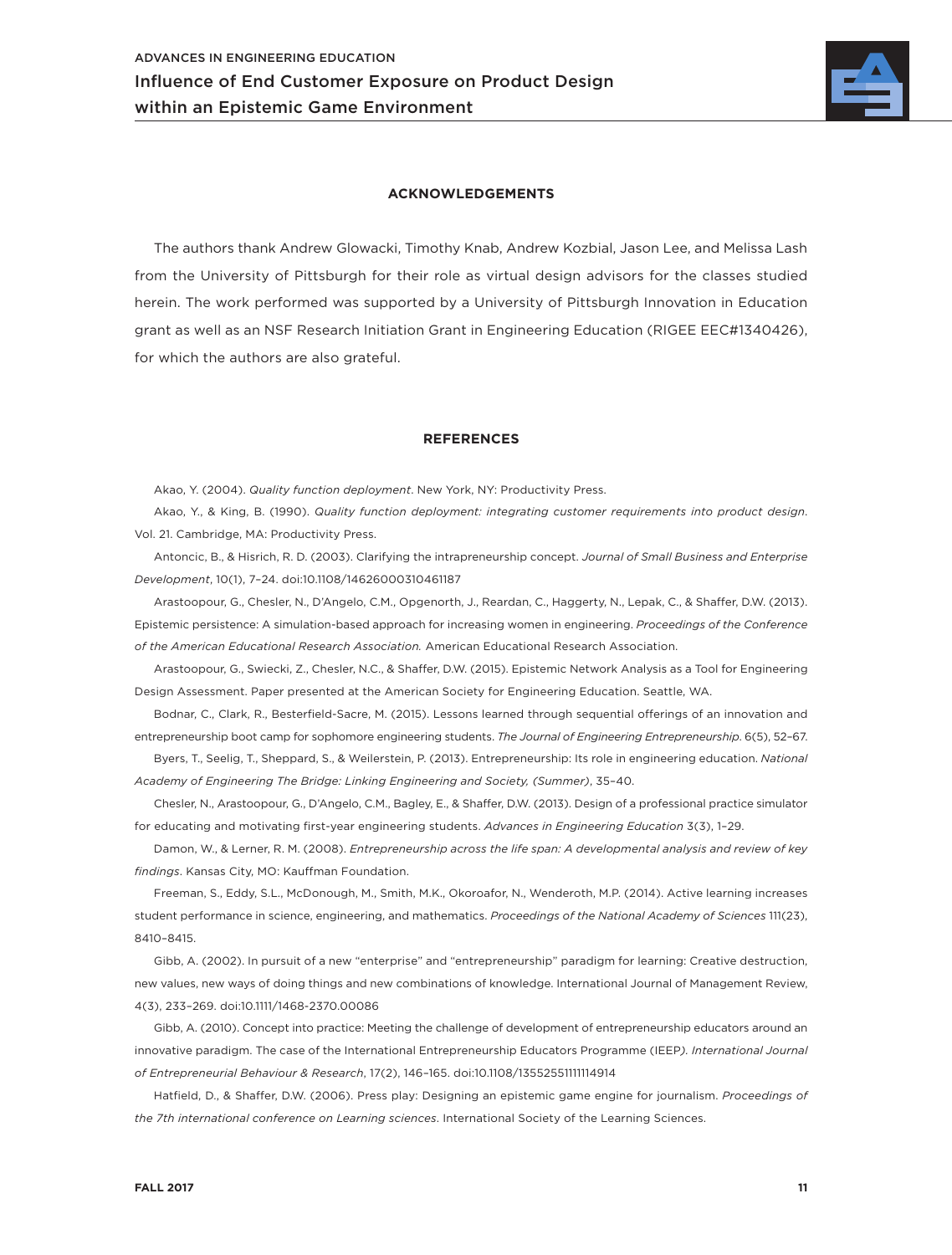

Kriewall, T. J., & Mekemson, K. (2010). Instilling the entrepreneurial mindset into engineering undergraduates. *The Journal of Engineering Entrepreneurship* 1(1), 5–19.

Langford, J., & McDonagh, D. (2003). *Focus groups: supporting effective product development*. New York, NY: Taylor & Francis.

Lin, M., Wang, C., Chen, M., & Chang, A. (2008). Using AHP and TOPSIS Approaches in Customer-driven Product Design Process. *Computers In Industry* 59(1), 17–31.

Litzinger, T., Lattuca, L. R., Hadgraft, R., & Newstetter, W. (2011). Engineering education and the development of expertise." *Journal of Engineering Education* 100(1), 123–150.

Mina, M. and Gerdes, R. (2006). The pedantic 21st century freshman engineering student. *European Journal of Engineering Education* 31(5), 509–16.

Norman, D.A. (1988). *The Design of Everyday Things*, New York, NY: Currency-Doubleday.

Ortiz-Medina, L., Fernandez-Ahumada, E., Lara-Velez, P., Garrido-Varo, A., Perez-Marin, D., & Guerrero-Ginel, J.E. (2014). Assessing an Entrepreneurship Education Project in Engineering Studies by Means of Participatory Techniques. *Advances in Engineering Education 4*(2), 1–30.

Pahl, G., Beitz, W., Feldhusen, J., Grote, K. (2013). *Engineering design: a systematic approach 3rd Edition*. Springer Science & Business Media.

Rae, D. (2003). Opportunity centered learning: an innovation in enterprise education?. *Education+ Training*, 45(8/9), 542–549.

Rogy, K., Clark, R., Bodnar, C. (2014). Examining the Entrepreneurial Mindset of Senior Chemical Engineering Students as a Result of Exposure to the Epistemic Game "Nephrotex. *The Proceedings of the Conference of the American Society of Engineering Education.* American Society of Engineering Education.

Rohde, M., & Shaffer, D.W. (2003). Us, ourselves, and we: Thoughts about social (self-) categorization. *ACM SIGGROUP Bulletin* 24(3), 19-24.

Schar, M., Sheppard, S., Brunhaver, S., Cuson, M., & Grau, M.M. (2014). Bending Moments to Business Models: Integrating an Entrepreneurship Case Study as Part of Core Mechanical Engineering Curriculum. *The Journal of Engineering Entrepreneurship* 5(1), 1–18.

Shaffer, D.W. (2006). Epistemic frames for epistemic games. *Computers & education* 46(3), 223–234.

Shaffer, D.W. (2004). Epistemic frames and islands of expertise: Learning from infusion experiences. *Proceedings of the 6th international conference on Learning sciences*. International Society of the Learning Sciences.

Sullivan, G.M., Feinn, R. (2012). Using Effect Size—or Why the P Value Is Not Enough. *Journal of Graduate Medical Education* 4(3), 279–282.

Svarovsky, G.N., & Shaffer, D.W. (2007). SodaConstructing knowledge through exploratoids. *Journal of Research in Science Teaching* 44(1), 133–153.

Woodruff, Robert B. (1997). Customer value: the next source for competitive advantage." *Journal of the academy of marketing science* 25(2), 139–153.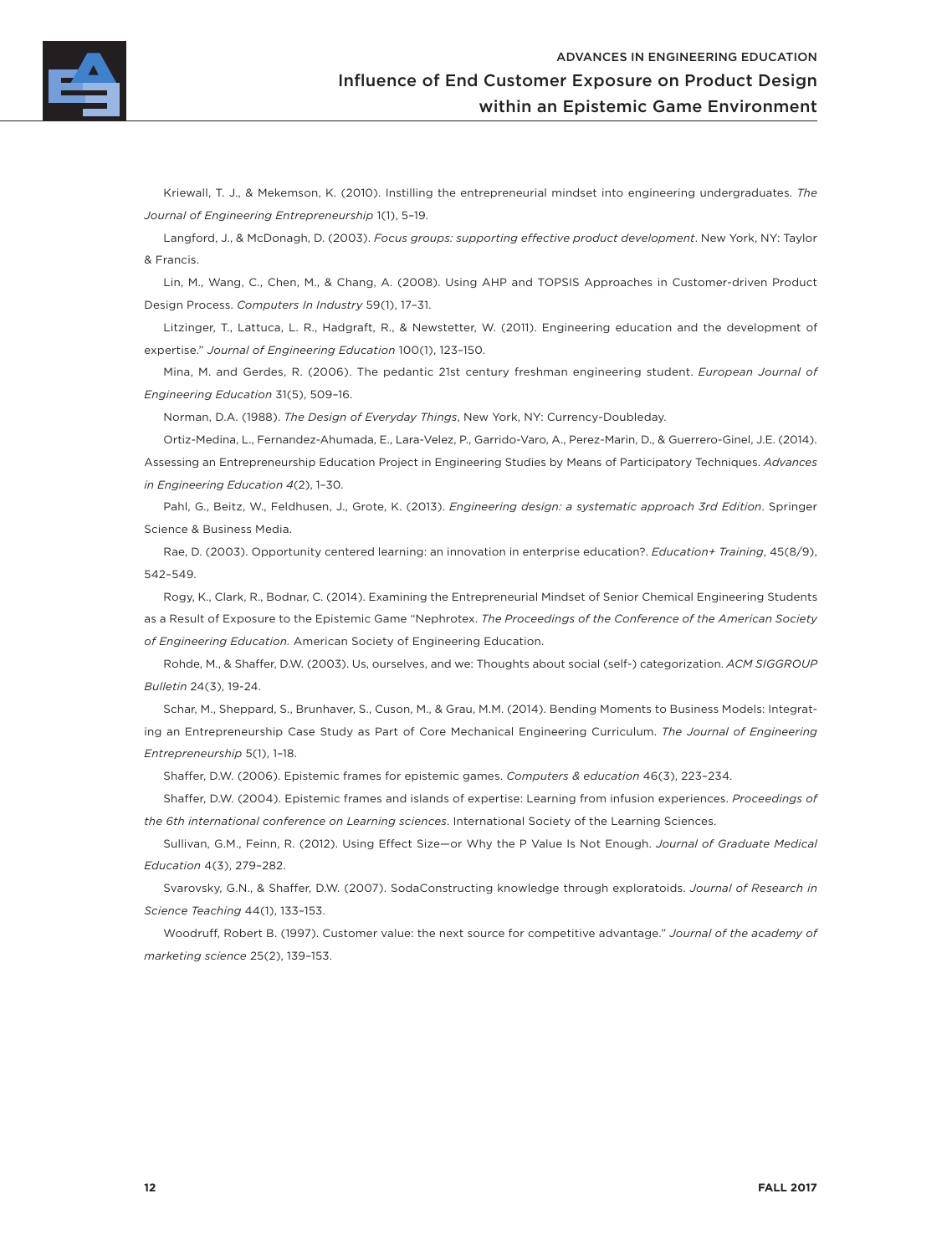

#### **AUTHORS**



**Matthew R. Markovetz** is a Postdoctoral Researcher in the Marsico Lung Institute at the University of North Carolina, Chapel Hill. His interest in both engineering education and technical engineering research developed while studying Chemical and Biological Engineering at the University of Colorado at Boulder. His doctoral work in education focused on methods that increase innovation in product design, and his laboratory research sought to understand and treat the airway dehydration present in patients with Cystic Fibrosis through mathematical modeling and systems engineering principles. His current research focus is on the

biophysics and rheology of human airway mucus with an emphasis again on treating CF lung disease.



**Renee M. Clark** has 23 years of experience as an engineer and analyst. She currently serves as the Director of Assessment for the University of Pittsburgh's Swanson School of Engineering and its Engineering Education Research Center (EERC), where her research focuses on assessment and evaluation of engineering education research projects and initiatives. She has most recently worked for Walgreens as a Senior Data Analyst and General Motors/Delphi Automotive as a Senior Applications Programmer and Manufacturing Quality Engineer. She received her PhD in Industrial Engineering from the University of Pittsburgh

and her MS in Mechanical Engineering from Case Western while working for Delphi Automotive. She completed her postdoctoral studies in engineering education at the University of Pittsburgh. Dr. Clark has published articles in the *Journal of Engineering Education*, the *Journal of Engineering Entrepreneurship*, and *Risk Analysis*.



**Zachari Swiecki** is a PhD student in the Educational Psychology program at UW Madison. His area of study is Learning Science. Before entering into education research, Zach studied mathematics and physics at the University of Alabama-Tuscaloosa. During his studies, he became interested in education through his work as a physics and math tutor. Zach is currently in the Epistemic Games Group working on the development of engineering internship simulations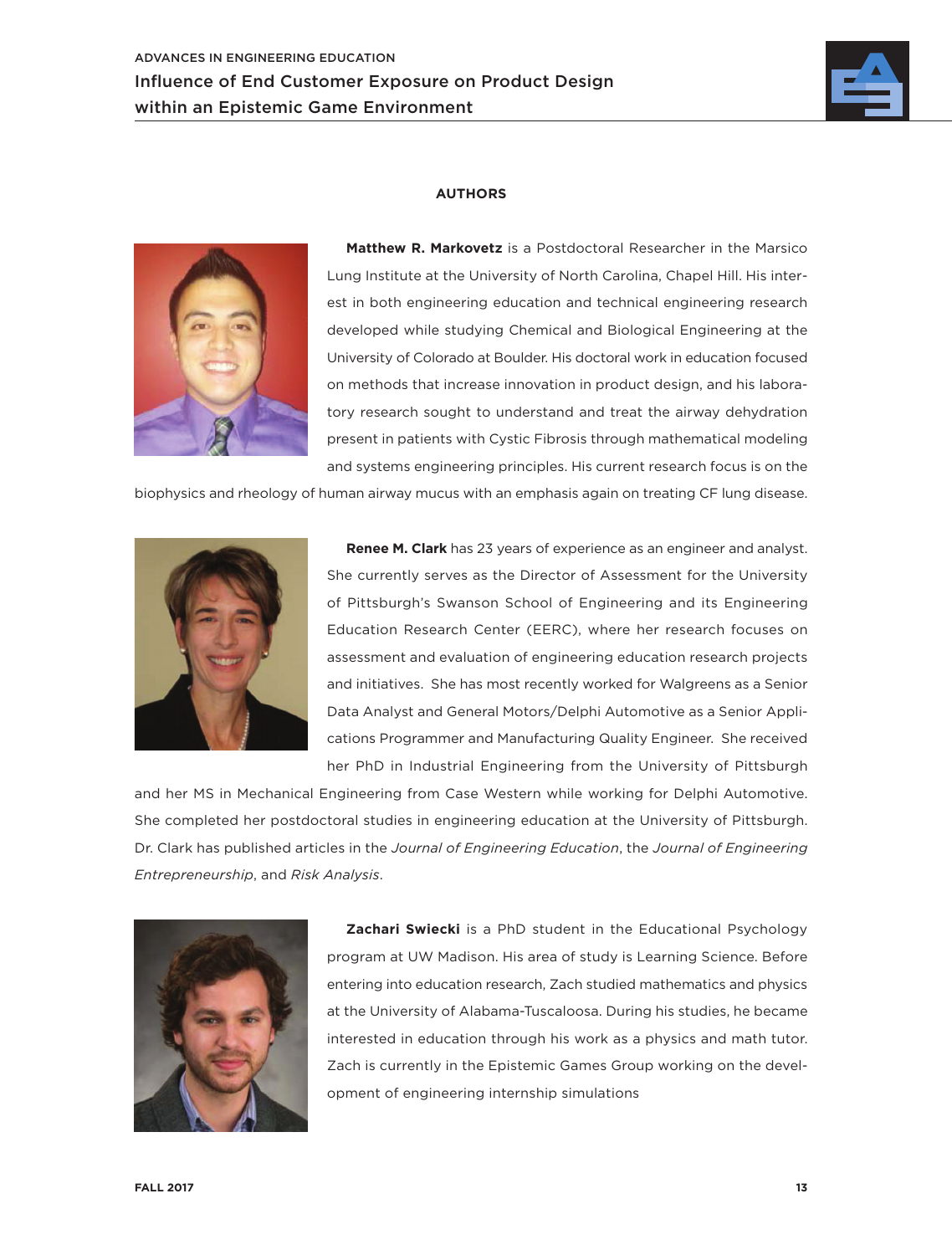



**Golnaz Arastoopour Irgens** is a postdoctoral scholar with both the Center for Connected Learning and Computer-Based Modeling (CCL) and the Tangible Interaction Design and Learning (TIDAL) Lab at Northwestern University. While earning her B.S. degree in mechanical engineering, she worked as a computer science instructor and curriculum designer for Campus Middle School for Girls in Urbana, IL. She then earned her M.A. in mathematics education at Columbia University and taught mathematics in the Chicago Public School system for two years. Working with the Epistemic Games Group at the University of

Wisconsin-Madison, Golnaz's research focused on modeling and measuring connected design learning in engineering digital learning environments using discourse network analytics. Her current research examines the intersection of STEM practices and computational thinking.



**Naomi C. Chesler** is Professor of Biomedical Engineering at the University of Wisconsin-Madison with courtesy appointments in Pediatrics, Medicine, Mechanical Engineering and Educational Psychology. She graduated with a BS in general engineering from Swarthmore College and then obtained an MS in mechanical engineering from MIT and a PhD in medical engineering from the Harvard-MIT joint program in Health Sciences and Technology. Professor Chesler not only seeks to improve diagnoses and prognoses for heart failure by studying vascular biomechanics and hemodynamics, but also to diversify the engineering

workforce through innovative mentoring and curricular change strategies.



**David W. Shaffer** is a Professor at the University of Wisconsin-Madison in the Department of Educational Psychology and a Game Scientist at the Wisconsin Center for Education Research. Before coming to the University of Wisconsin, he was a teacher, teacher-trainer, curriculum developer, and game designer. Dr. Shaffer studies how new technologies change the way people think and learn, and his most recent book is *How Computer Games Help Children Learn*.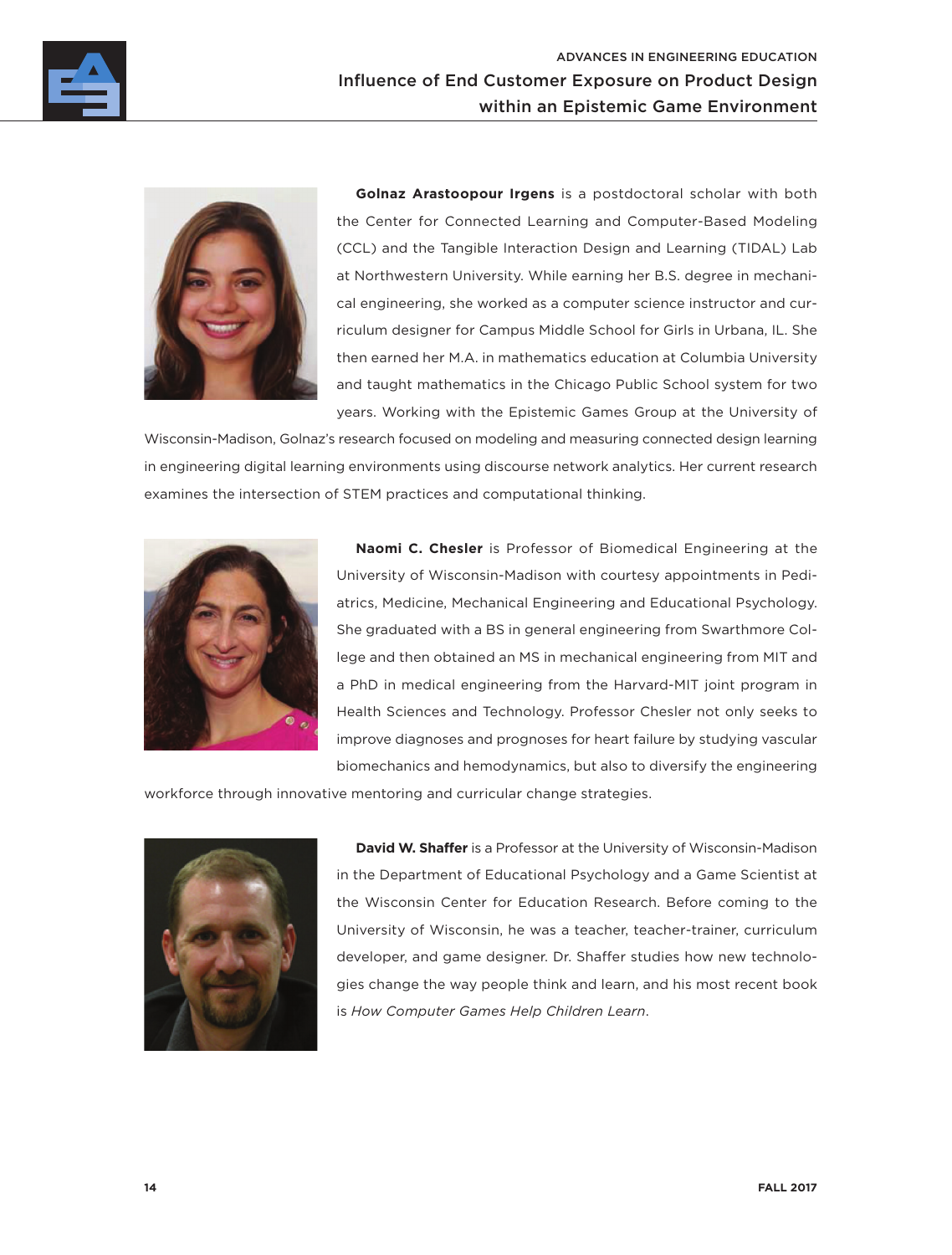



**Cheryl A. Bodnar,** PhD, CTDP, is an Assistant Professor in Experiential Engineering Education at Rowan University although she was working as an Assistant Professor (Teaching Track) in the Department of Chemical and Petroleum Engineering at the Swanson School of Engineering at the University of Pittsburgh when this study was conducted. Dr. Bodnar's research interests relate to the incorporation of active learning techniques in undergraduate classes (problem based learning, games and simulations, etc.) as well as integration of innovation and entrepreneurship into engineering curriculum. More specifically, she is

focused on evaluating the effectiveness of games for increasing student motivation and learning within the classroom environment.

#### **APPENDIX A. EXTERNAL STAKEHOLDER QUESTIONS, RESPONSES, AND CATEGORIZATIONS**

#### **IN-HOME PATIENT**

I have recently been diagnosed with end-stage kidney disease and my nephrologist said that I only have twelve percent kidney function. After several weeks of training, I am legally allowed to have in-home dialysis. I am glad to be able to do this in my own home because I can do it more frequently and for less time each time, plus I'm more comfortable than in a clinic. All of this is important because my nephrologist said I will be doing hemodialysis for the *rest of my life*.

- 1. How much time do you set aside for your treatment on your dialysis days?
	- 1.1. I spend two to three hours in each of my dialysis sessions, six times per week. FLUX
- 2. Other than your actual dialysis sessions, how many hours a week do you set aside for your kidney disease?
	- 2.1. I have routine check-ups once a month, which last about four hours each time including meeting with my nephrologist, the nurse and the dietician. On average, I would say that I spend about 13 hours per week for my kidney disease. N/A
- 3. What values did you have in mind when considering the flux of the membrane you use for dialysis?
	- 3.1. I'm not sure what you mean. I am not familiar with the flux of a membrane. Therefore, I do not have any values in mind. N/A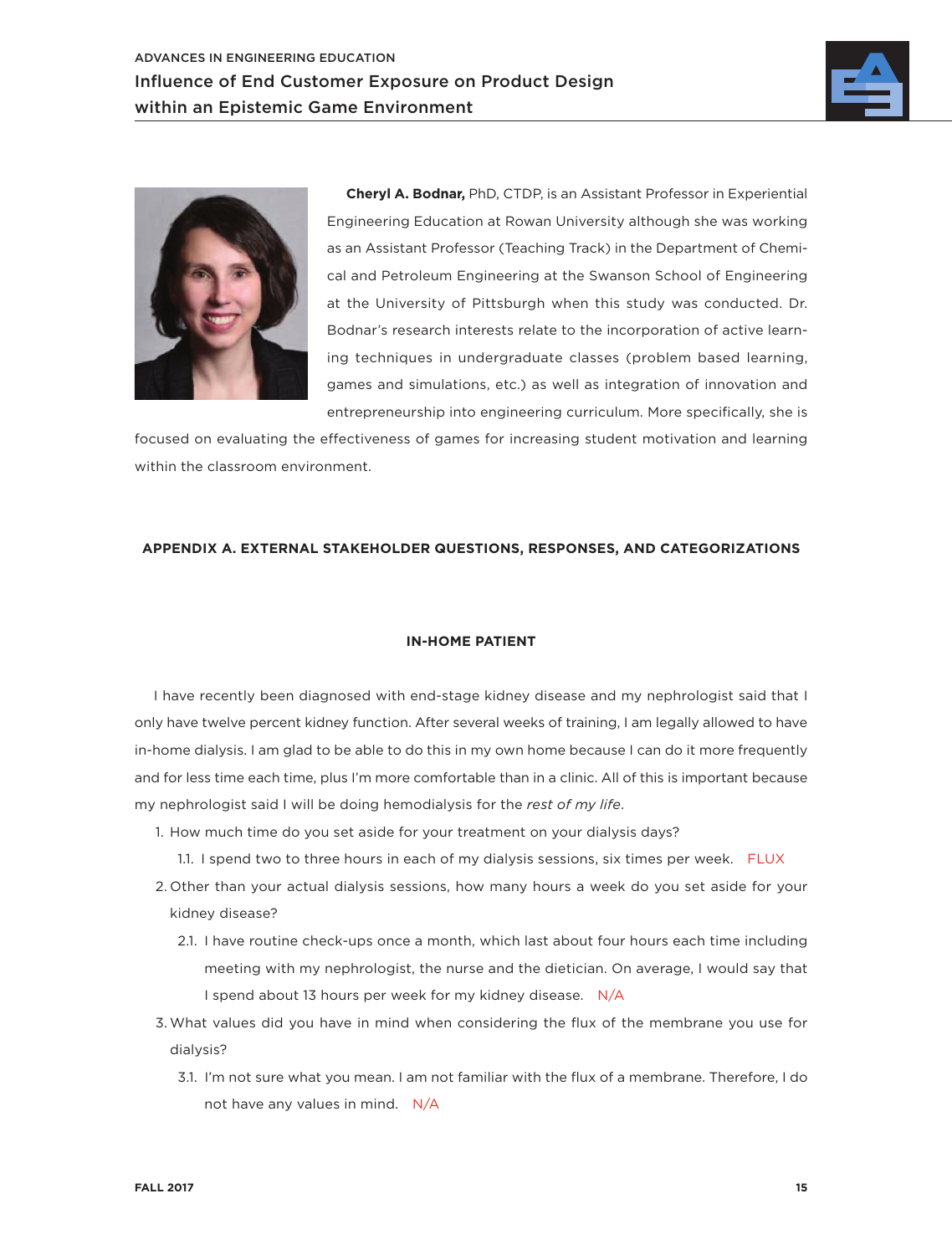

- 4.Are you willing to spend over \$100 on a hemodialysis membrane?
	- 4.1. It doesn't matter to me how much it costs. Medicare and my secondary insurance pay for all of it. COST
- 5. How often do you plan to specifically purchase membranes for your dialyzer?
	- 5.1. My center just supplies them to me. But, membranes that don't work properly definitely cost me time and effort. RELIABILITY
- 6.Are you willing to sacrifice an efficient membrane for a membrane that reduces blood cell reactivity?
	- 6.1. I am not sure what blood cell reactivity is so I cannot answer this question. N/A
- 7. What is your pain threshold (how tolerant are you to pain)?
	- 7.1. I feel as if I can tolerate a high amount of discomfort. BCR
- 8. Have you seen any commercials or magazine ads for dialyzer membranes?
	- 8.1. Yes on TV. I saw one that seemed to use really advanced technology and told my nephrologist about it. I'm not sure if we're using that one or not. MARKETABILITY
- 9.Would you be willing to pay more for a high-flux membrane?
	- 9.1. Like I said, I don't pay for it but if high-flux means less time for me, the answer is yes!  $N/A$
- 10. For your treatment, are you performing daily (3 sessions per week), short-daily (5–7 sessions per week) or nocturnal dialysis (3-6 night sessions per week)?
	- 10.1. I am currently on a short-daily dialysis regimen about 6 times per week. N/A

#### **NEPHROLOGIST**

In my practice, I care for a lot of patients with end stage renal disease. Many of them use hemodialysis. I want the most effective treatment for these patients in the shortest amount of time. I have 15 hemodialysis machines available at my clinic that are in use 8 hours a day, six days a week. These machines must be replaced after 25,000 to 40,000 hours of use and with constant monitoring. I would like to purchase membranes that are as efficient as possible and also reliable to avoid downtime.

- 1. Would your practice be able to use a medium-high flux through the membrane if it saved you money?
	- 1.1. As long as the membrane is able to provide the patient with the best care possible and save us money, then it would definitely be used. COST
- 2. Is your practice willing to purchase membranes in bulk (greater than 50 units at a time)?
	- 2.1. My clinic typically would like to purchase materials in bulk to get a volume pricing discount if possible since we have a very consistent, predictable and ongoing need. COST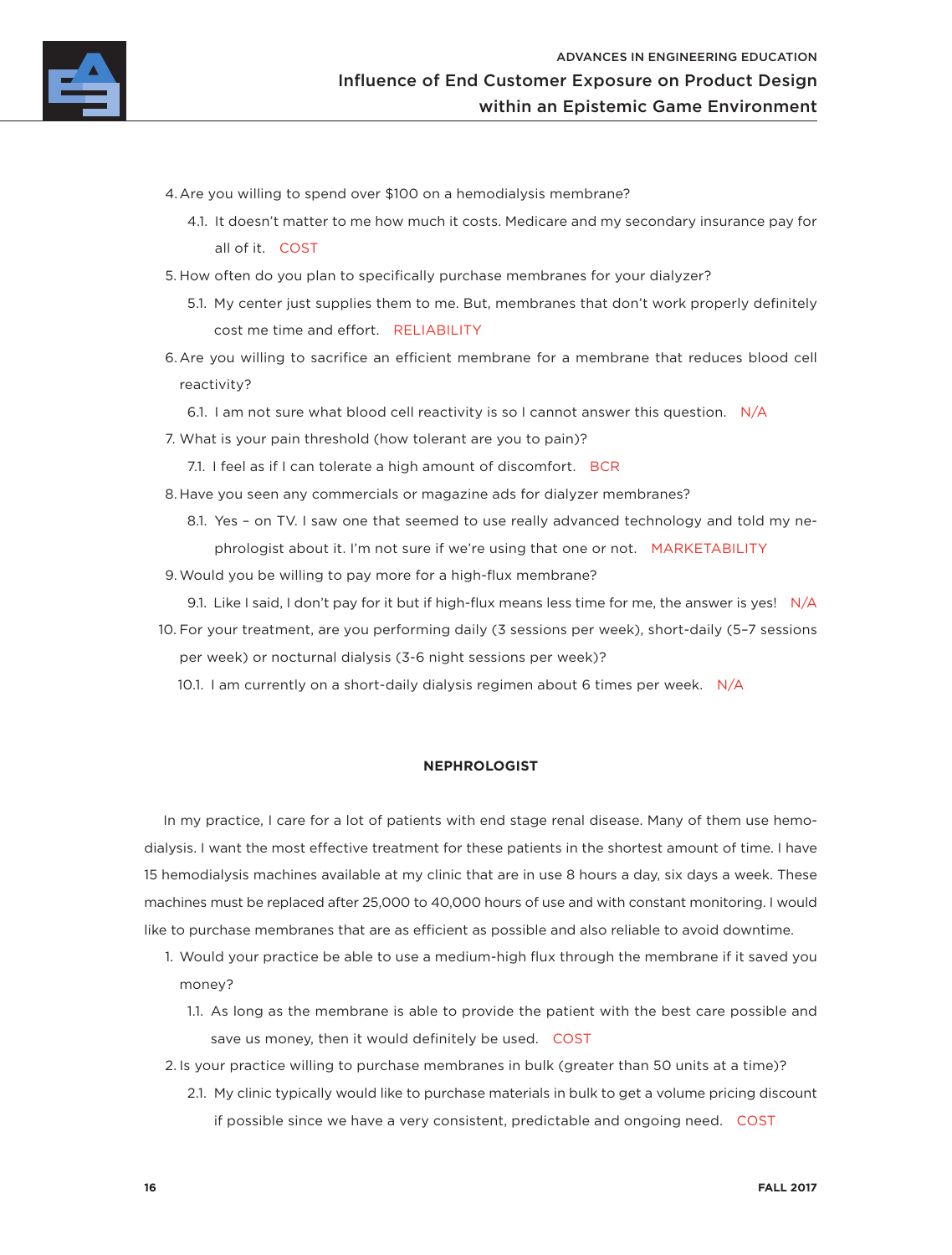

- 3. How many patients, on average, do you have monthly?
	- 3.1. My practice has about 50 patients per month that come in for hemodialysis.  $N/A$
- 4.Are you willing to use a membrane with lower flux if it means your patients will be in dialysis longer?
	- 4.1. No. We are not interested in doing so since our practice sees a lot of patients and if the treatment takes longer we would have to reduce the number of patients that we can treat. FLUX
- 5. Have you seen any magazine advertisements for our hemodialyzer membranes?
	- 5.1. I have seen a few membrane ads in medical magazines, but I have not seen any of yours specifically. MARKETABILITY
- 6. How many dialysis machines do you currently own and how many have you had to replace since your practice originally opened?
	- 6.1. My practice has 15 dialysis machines that are currently in use. I have had to replace three of them since my practice opened. N/A
- 7. How closely do you monitor blood cell reactivity?
	- 7.1. We try our best to minimize blood cell reactivity, as we do not want to impose any more discomfort than necessary on our patients. While we maintain the minimum legal requirement, we do not solely base our practice on the blood cell reactivity rate. BCR
- 8. Are you willing to pay more for a high-flux dialyzer?
	- 8.1 The dialysis clinic is paid a set amount per treatment, and we have to provide care within that budget. Therefore, the cost of the membranes is very important to us. We would consider a higher cost membrane if it really improved patient care, but I'd want to really know how it improves patient outcomes. COST
- 9. Have you heard about any of our membranes through any other clinics or during any seminars?
	- 9.1. To be honest, I have not heard about your membranes or anything related to your company before. MARKETABILITY
- 10. How much is your clinic willing to pay for a membrane that has a suitable reliability?
	- 10.1. Though the membrane may have good reliability, we are still on a budget and would like to spend no more than \$80 on the membranes that we use. COST

#### **HOSPITAL ADMINISTRATOR**

Nearly 175 acute and chronic kidney disease patients come into my hospital *every month*. My job is to control costs while providing the best possible care. With that said, I would like to purchase membranes that satisfy the minimal legal requirements (reliability, flux and blood cell reactivity) in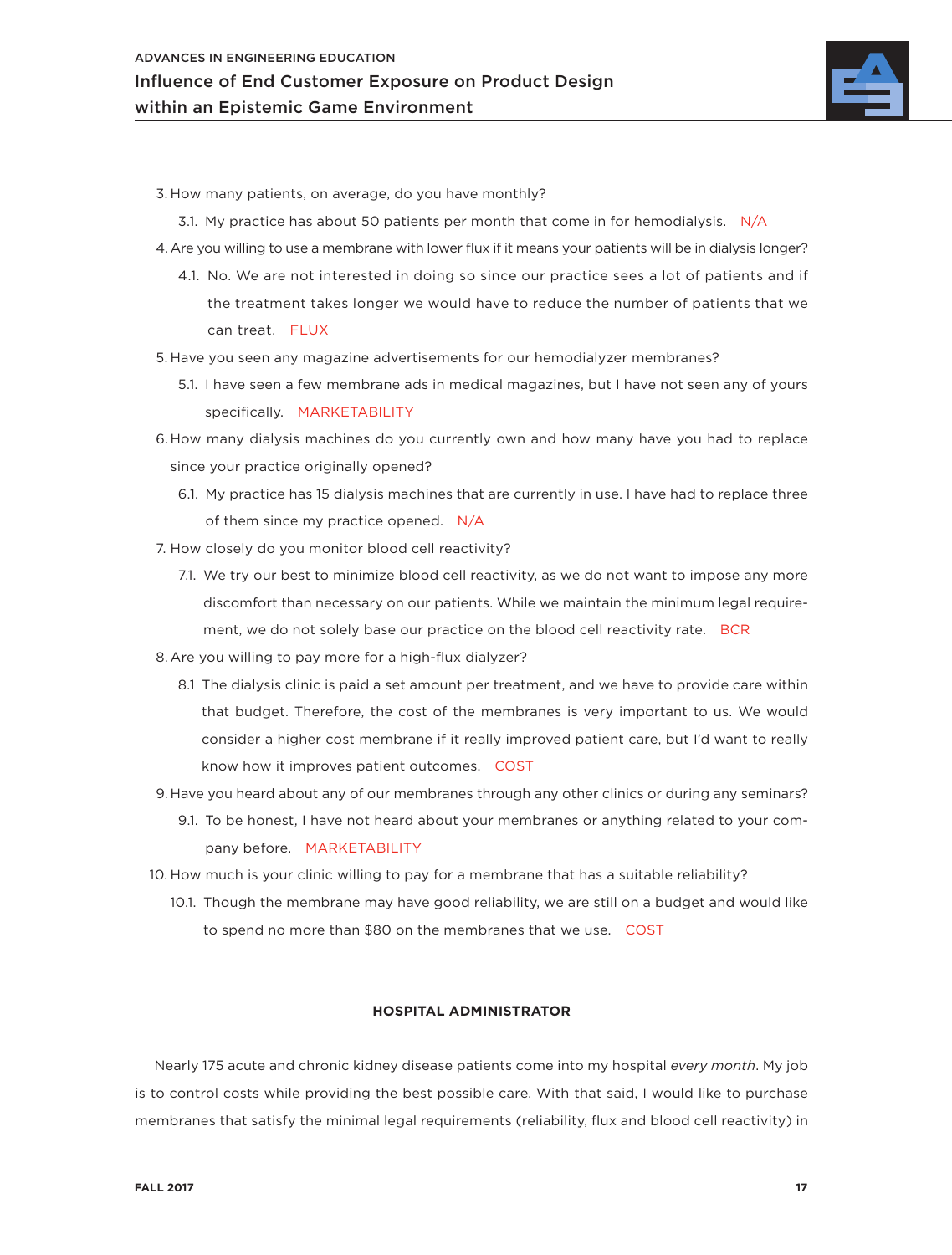

bulk from you. As with all of my bulk orders, I do expect the overall price to be significantly lower than what a normal order would be due to volume discounts. I also tend to be less concerned with the reliability of the membrane since I have a large quantity in stock at the hospital.

1. Have you seen our ads for hemodialyzer membranes in any medical magazines or advertisements?

- 1.1 What magazine did you advertise in? I have not seen any advertisements from your company before. MARKETABILITY
- 2. Would you be willing to have smaller, more frequent orders rather than one large bulk order?
	- 2.1. I would much rather buy the membranes in a bulk order as we go through many of them quickly. Frequent orders would mean I have to monitor membrane use much more closely and spend time ordering this item more often. Also, if I order smaller quantities, any reliability problems could really affect the treatment of our patients. RELIABILITY
- 3. Many patients tolerate different levels of pain. Are you willing to purchase membranes with different blood cell reactivity rates associated with the membrane in order to accommodate your patients?
	- 3.1. I am not willing to order membranes based on different blood cell reactivity rates. I am interested in ordering membranes that meet the minimum legal requirements for blood cell reactivity. BCR
- 4.How many dialysis machines does your hospital currently have in use?
	- 4.1. I currently have 15 dialysis machines in use in my hospital. N/A
- 5. Is your hospital willing to spend more money on a high-flux dialyzer for your patients?
	- 5.1. As of right now, my hospital is not willing to spend more money in this area. We tend to use the minimum legally required membranes within our hospital, which is generally cheaper for us. COST
- 6.Would you ever consider making an exclusive sales contract with one company who could supply all of your dialysis membrane needs?
	- 6.1. I would need to know more details before I could make this type of decision. The good part of having a large selection of vendors is that it is a competitive market which enables our hospital to get the best product at a great price point. COST
- 7. How important is it for your hospital to provide your patients with a comfortable setting?
	- 7.1. We want our hospital to be known for patient care and overall well-being. We want our hospital to provide the maximum care for all patients and have them feel that they are comfortable. BCR
- 8. How does your hospital deal with the blood cell reactivity involved with the hemodialysis patients?
	- 8.1. My hospital typically purchases membranes that have blood cell reactivity rates at the minimum legal requirement. BCR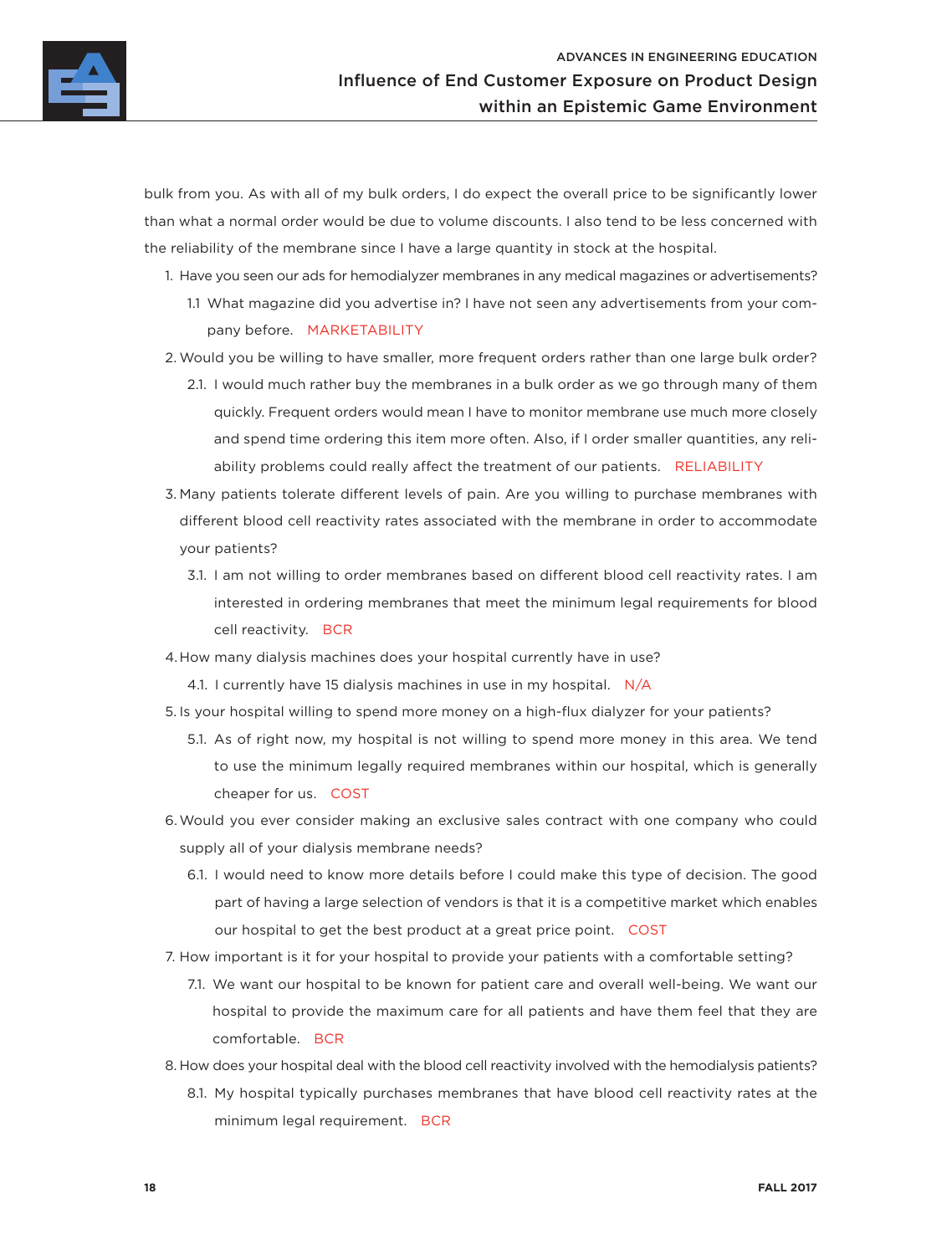

- 9. Are you familiar with the use of carbon nanotubes within membranes?
	- 9.1. I have heard of carbon nanotubes within dialysis membranes, and I do know that it makes the membrane significantly stronger. However, I do not know much more about them, or any details about the effects they have during dialysis. N/A
- 10. How long is a typical dialysis session at your hospital and would you be willing to accept longer or shorter sessions?
	- 10.1. A typical dialysis session in my hospital lasts for about four hours. Although shorter sessions could be advantageous if the overall treatment efficacy were the same, we wouldn't want the sessions to last any longer because it would limit the number of patients we could treat on a daily basis. FLUX

#### **Industry Thought Leader**

I have been working in the field of hemodialysis for the majority of my career (greater than 30 years). My current position is Chief Medical Officer (CMO) for one of the large medical technology companies that work in the hemodialysis field. Recently, I was asked to compile my thoughts and reflections on dialysis and all the transitions the field has gone through over the course of my work in the field. Working together with other leading scientists, we have published a book that documents the history of dialysis, the changes in this field and the latest state of the art advances that we believe will lead this field into the next century.

1. Have you ever worked on the design of hemodialysis membranes?

- 1.1. I have not specifically designed membranes although I have worked closely with biomedical engineers within my organization that have been involved in the design of these membranes. N/A
- 2. What specifications do you feel are most important to consider when making a hemodialysis membrane?
	- 2.1. From a pure technical standpoint, I believe that the blood cell reactivity and the flux you can achieve through the membrane are important to focus upon. FLUX and BCR
- 3. At your company does cost play a significant issue in design?
	- 3.1. Cost always plays an issue but it is not the sole criterion. It is important that you balance cost with the overall quality of the design to create a product that customers will value. N/A
- 4.Have you ever seen any television or magazine ads for Nephrotex membranes?
	- 4.1. I am aware of Nephrotex and their hemodialysis membranes. As an industry leader, it is important to be aware of your competitors and what they are working on. MARKETABILITY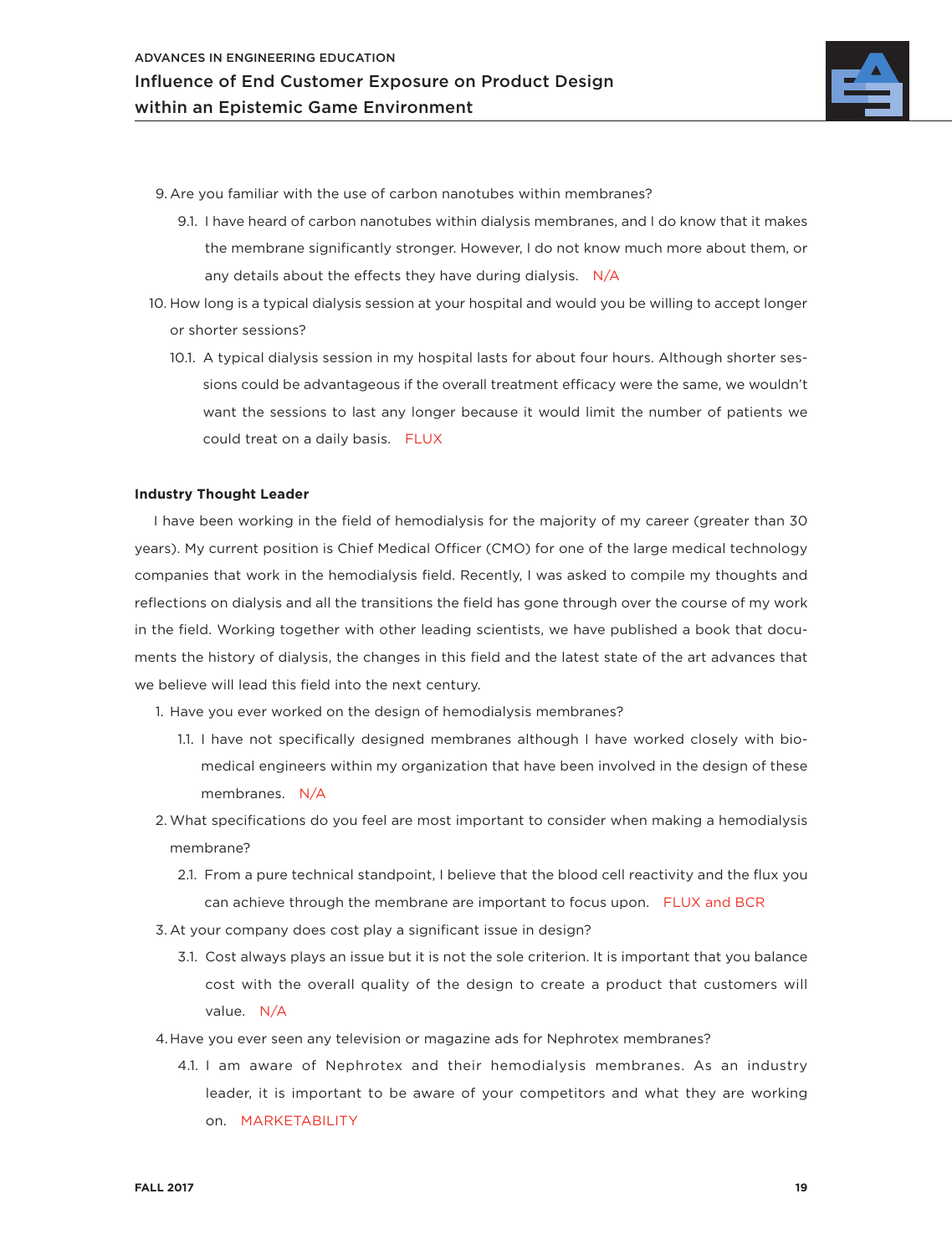

- 5. In the book on dialysis that you were recently involved with can you share what design parameters for membranes were discussed?
	- 5.1. We discussed all the key design parameters: membrane flux, blood cell reactivity, reliability and cost. N/A
- 6. In your expert position, do you feel that patients' pain threshold is an important factor in the design of hemodialysis membranes?
	- 6.1. I believe that this is a factor that needs to be considered when designing a device. However, this is not the sole criterion that needs to be accounted for. BCR
- 7. What are some of the state of the art advances that were discussed in the dialysis book?
	- 7.1. We discussed developments in the field overall but didn't examine specifically innovations related to the design of hemodialysis membranes, so unfortunately I cannot help you in this regard. N/A
- 8. As an industry leader, what compromises do you observe being made in the design of hemodialysis membranes?
	- 8.1. I believe that each company makes its own decisions; I wouldn't necessarily call these compromises, in order to provide the best possible product to their target customer. N/A
- 9.When deciding on the target flux for a membrane, are there any specific questions you seek answers for?
	- 9.1. We seek to determine what is important for our target customer and then utilize that information in the design of our membranes. N/A
- 10. What are your thoughts on the use of carbon nanotubes in a hemodialysis membrane?
	- 10.1. I have read that they have extremely smooth walls which will allow for increased flow of fluids and gases through them. I believe that for this reason, they are an interesting possibility to consider in hemodialysis membrane design. FLUX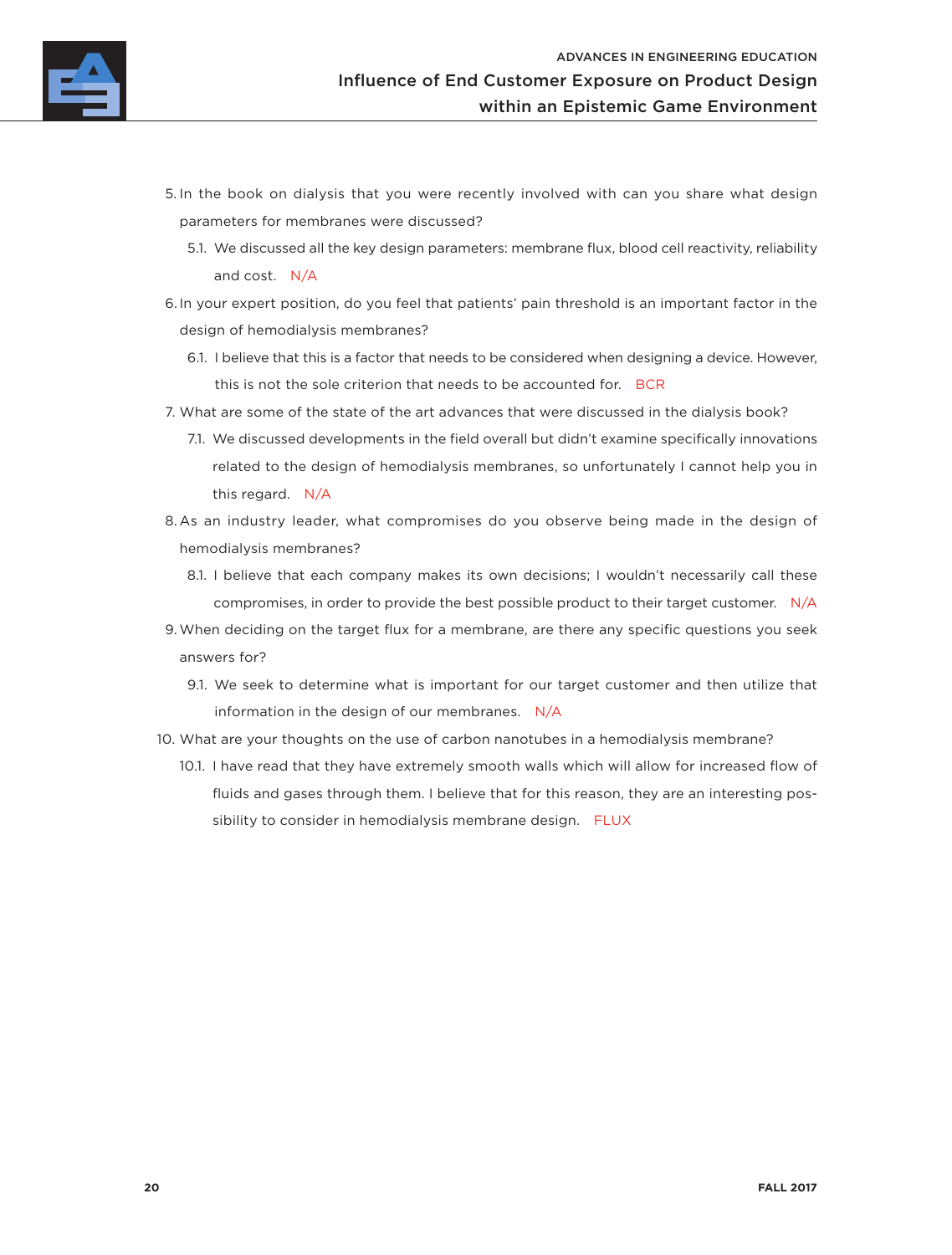

#### **MEDICARE GOVERNMENT ASSISTANT**

As of 1972, the United States government extended Medicare coverage to all people of any age with end-stage renal disease. We cover up to 80 percent of the costs for the treatment of end-stage renal diseases, which includes both in-home and on-site patients. However, over the past few years, we have seen an increase in the average cost of treatment per individual with kidney disease. As of 2012, the average cost of treatment, dialysis, supplies and aide per person was roughly \$88,000. While we want every one of our customers to have the best treatment possible, we recognize that we do need to cut down on some areas of coverage for our customers due to the increasing costs. Our analysts have decided that one area we can cut down on costs is through limiting the selection of membranes used during the hemodialysis process for which we will cover costs. We would like to limit our coverage to a lower cost membrane while still providing our customers the best possible care.

- 1. What is the maximum price range you will cover for customers' membranes?
	- 1.1. Medicare will cover up to \$80.00 for customers' membranes. COST
- 2. What percent of the total costs will you cover if your customers do in fact use a high priced membrane?
	- 2.1. After the \$80.00 coverage, the customer will have to cover the cost. This is most often through a secondary insurance company but could be as an individual co-pay. COST
- 3. How important is it to you for your customers to be comfortable during the hemodialysis process?
	- 3.1. We want our customers to be as comfortable as possible throughout their hemodialysis treatment. Additional pain and suffering would likely increase patient care costs long-term. BCR
- 4.How important is blood cell reactivity to the Medicare program?
	- 4.1. I will have to double check with our analysts before I can answer this question. Medicare wants to provide the most efficacious, efficient and comfortable treatment for each patient that we can finically support in a responsible, sustainable way. BCR
- 5. Are you willing to cover a membrane that is shown to be successful in waste removal in a smaller amount of time for the customer?
	- 5.1. Medicare would like to cover as efficient a membrane as possible for our customers; that is, one that reduces treatment times the most. As long as the membrane falls within our coverage limit, Medicare will cover the cost of a more efficient membrane. FLUX
- 6.Are you willing to cover a membrane that is associated with a small amount blood cell reactivity during a hemodialysis session?
	- 6.1. I will have to check my resources before I can answer any questions regarding blood cell reactivity. N/A